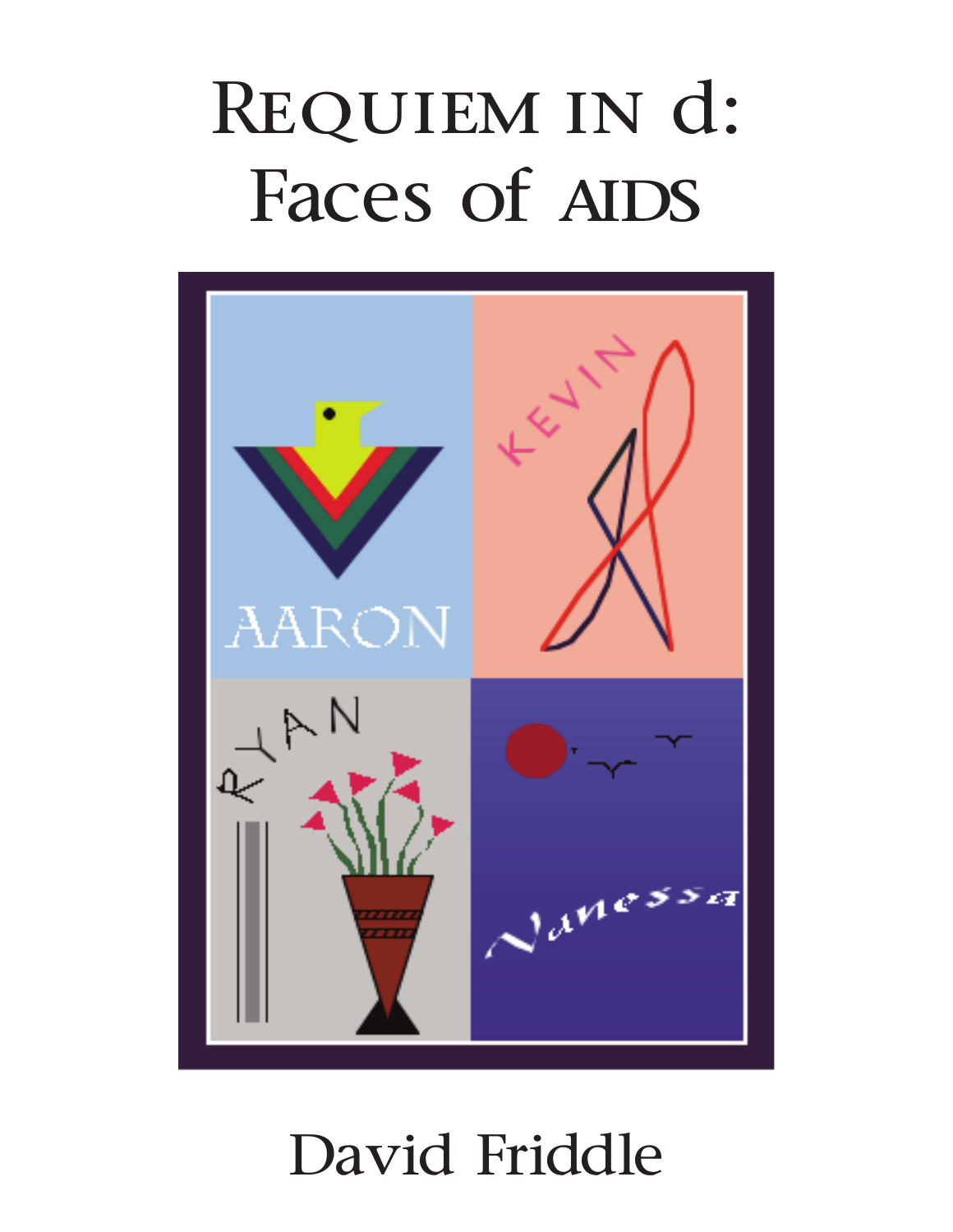### Requiem in d: Faces of aids

### **Order of Performance**

#### I. Introit & Passacaglia  *Requiem æternam dona eis, Domine: et lux perpetua luceat eis. Kyrie eleison. Christe eleison. Kyrie eleison.*

II. Psalm 22

#### III. Solomon's Song

 *On my bed night after night, I sought him whom my soul loves. I sought him but did not find him. I must arise now and go in the city, in the squares I must seek him whom my soul loves whom my soul loves. On my bed night after night, but did not find him.*

#### IV. O vos omnes

 *O daughters of Jerusalem. Weep not for me, but for yourselves. Behold and see if there be any sorrow like unto my sorrow, behold and see.*

#### V. Sanctus & Benedictus

 *Sanctus, Sanctus, Sanctus Dominus Deus Sabaoth. Pleni sunt cæli et terra gloria tua. Hosanna in ex celsis. Benedictus qui venit in nomine Domini. Hosanna in excelsis.*

# VI. Agnus Dei-Pie Jesu-Into Paradise

 *Agnus Dei, qui tollis peccata mundi, miserere nobis. Agnus Dei, qui tollis peccata mundi, miserere no bis. Agnus Dei, qui tollis peccata mundi, dona nobis pacem. Pie Jesu Domine, Dona eis requiem. Pie Jesu Domine, Dona eis requiem sempiternam. Into paradise may the angels lead you. At yout coming may the martyrs receive you and bring you into the holy city, Jerusalem.*

#### NOTES ON THE PERFORMANCE:

In the Introit, keep the flexibility of plainsong and fauxbourdon in mind; the rhythmic values are indicated necessarily for the sake of ensemble. The Christe was conceived as a free-spirited, gypsy-like dance, in keeping with the dance-like nature of the Passacaglia. The Soprano solo may use rubato while the underlying drone of the tenors and basses maintains a steady beat. All ornaments should be performed in the Baroque manner—freely and expressively, and on the beat. Clean voice indicates singing without vibrato. In each instance where there is spoken text, it should be performed sprechstimme, the parts maintaining some kind of unison without any definite pitch. I have highlighted the important syllables in the Psalm as a guide for artful enunciation. The solo in O vos omnes may have rhythmic latitude while maintaining the general beat, contrasting the choral sections, which are in a walking tempo. The beginning of the Sanctus is meant to be a build up of aural color; keep the tempo of the fugue within reason, so as to maintain polyphonic clarity. The solo quartet may perform the Benedictus, if desired. The solo quartet should sing as part of the choir preceding the Agnus..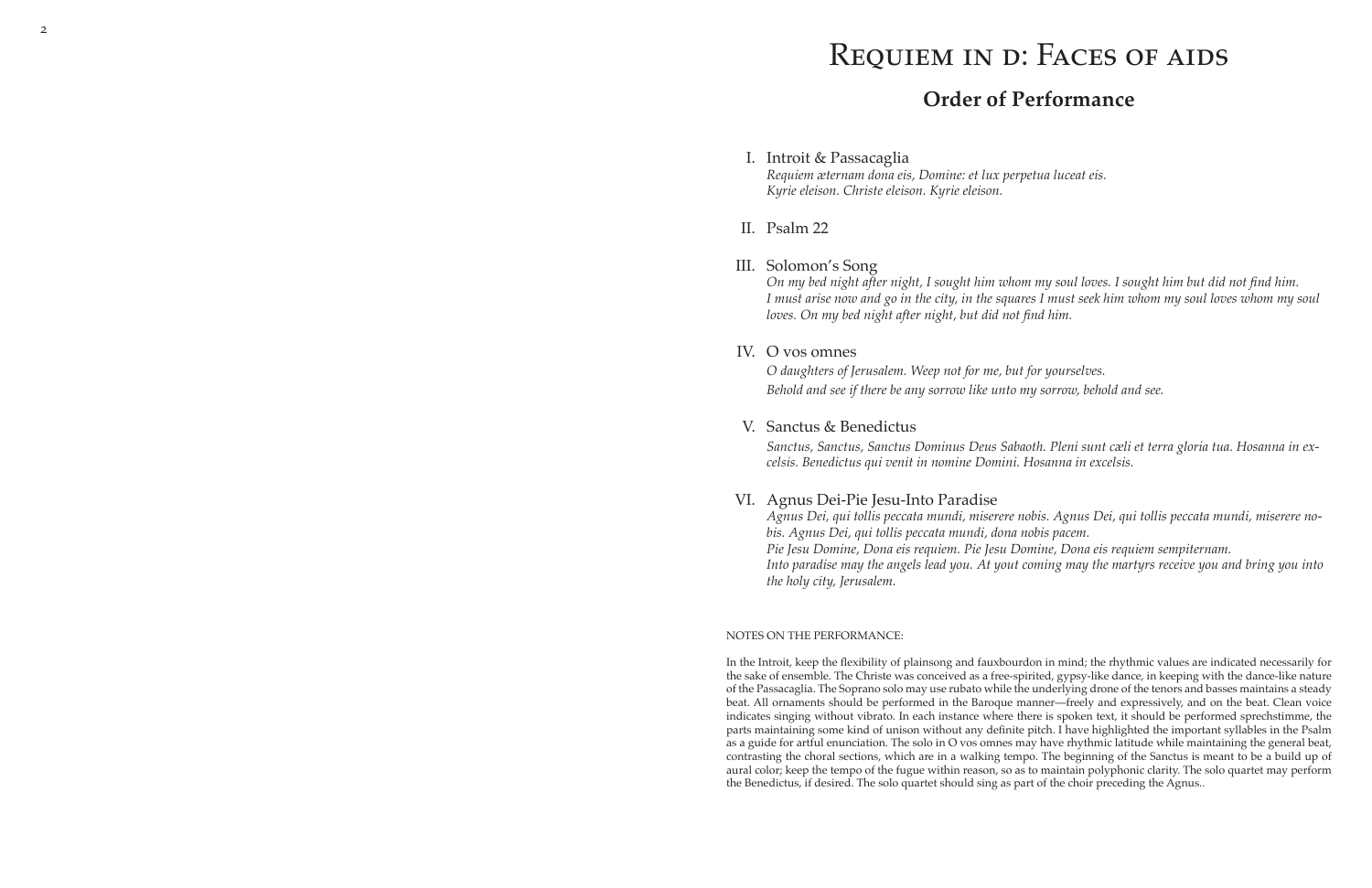### Introit











Introit & Passacaglia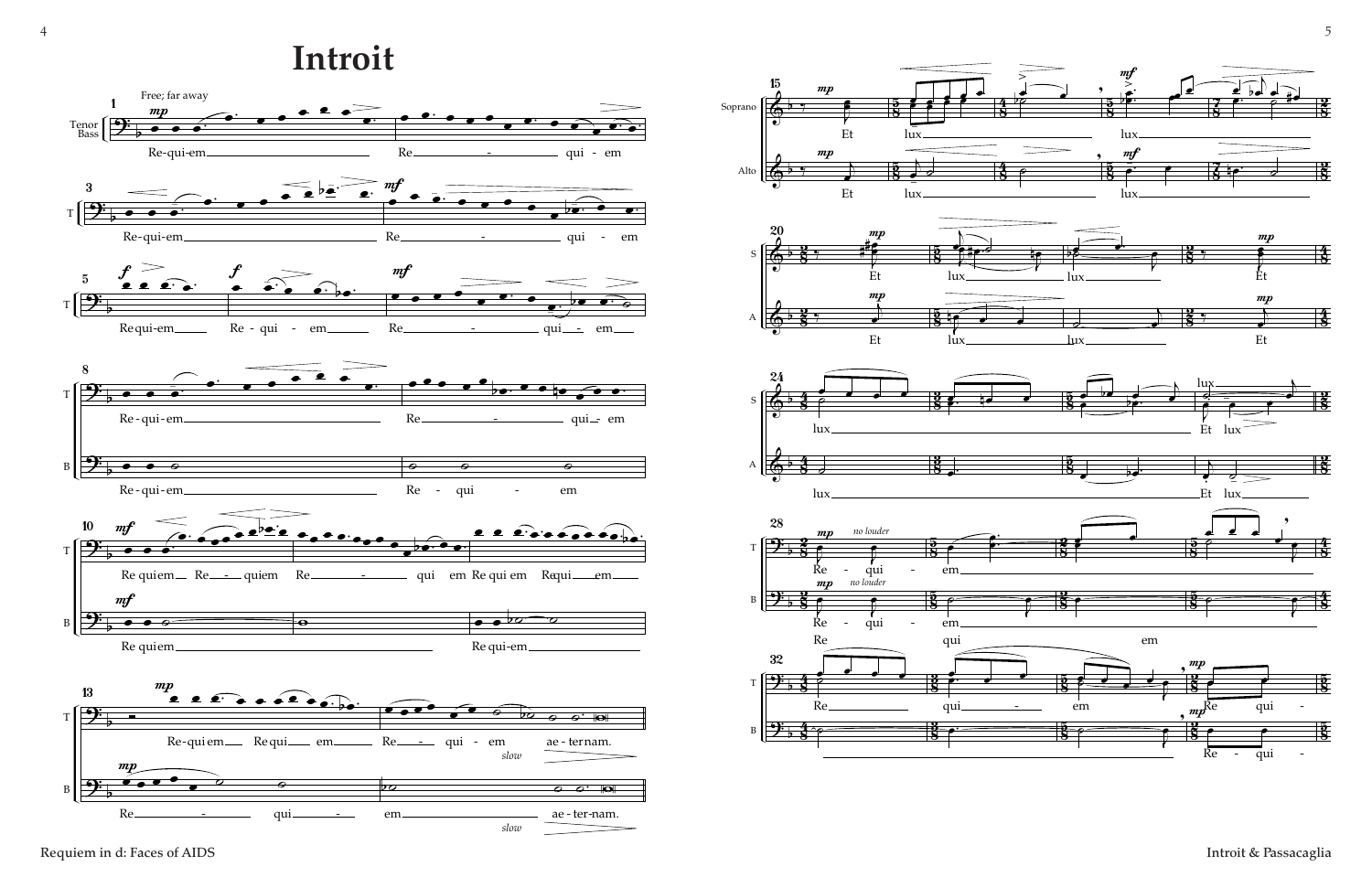









Introit & Passacaglia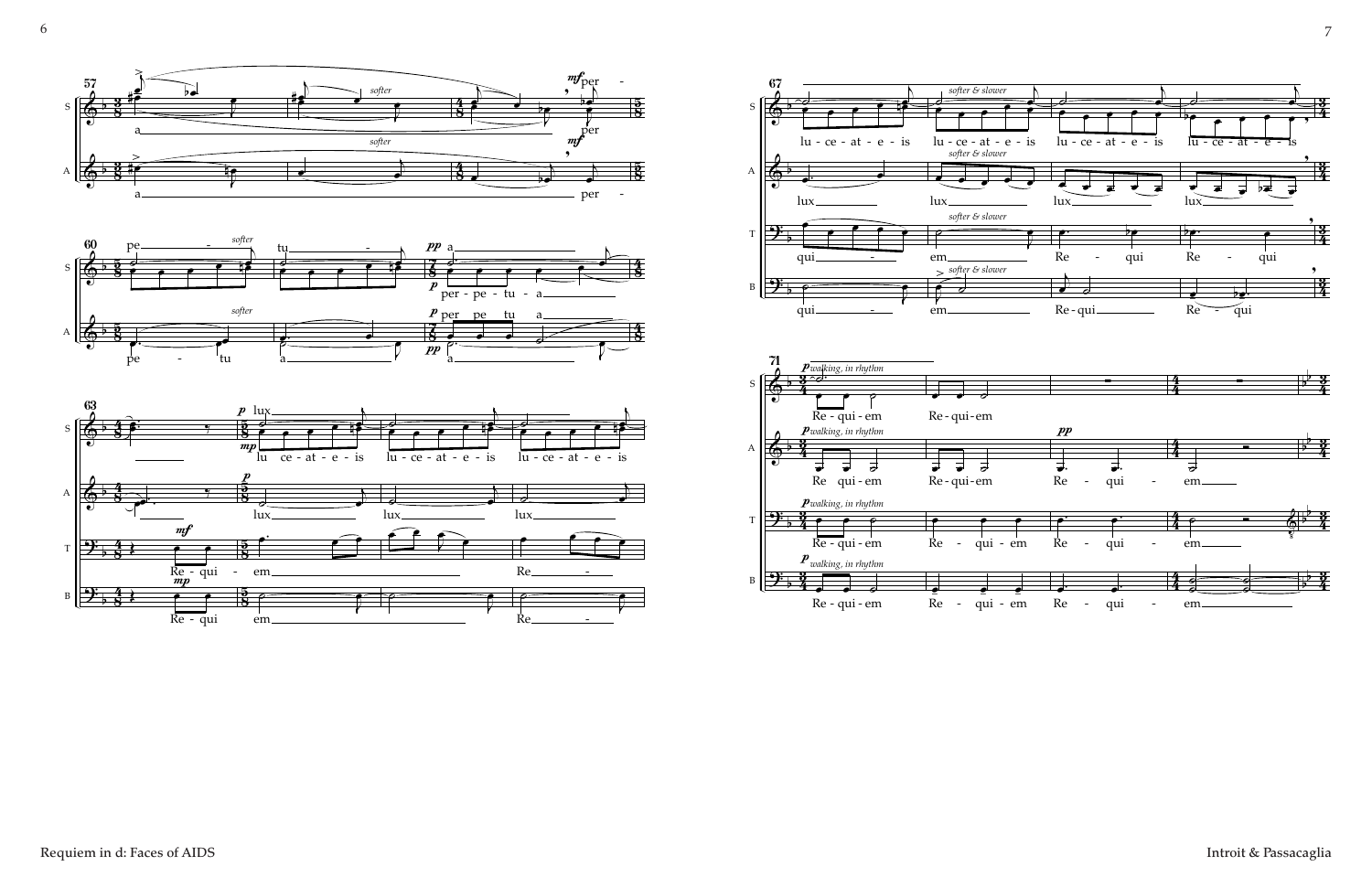







Introit & Passacaglia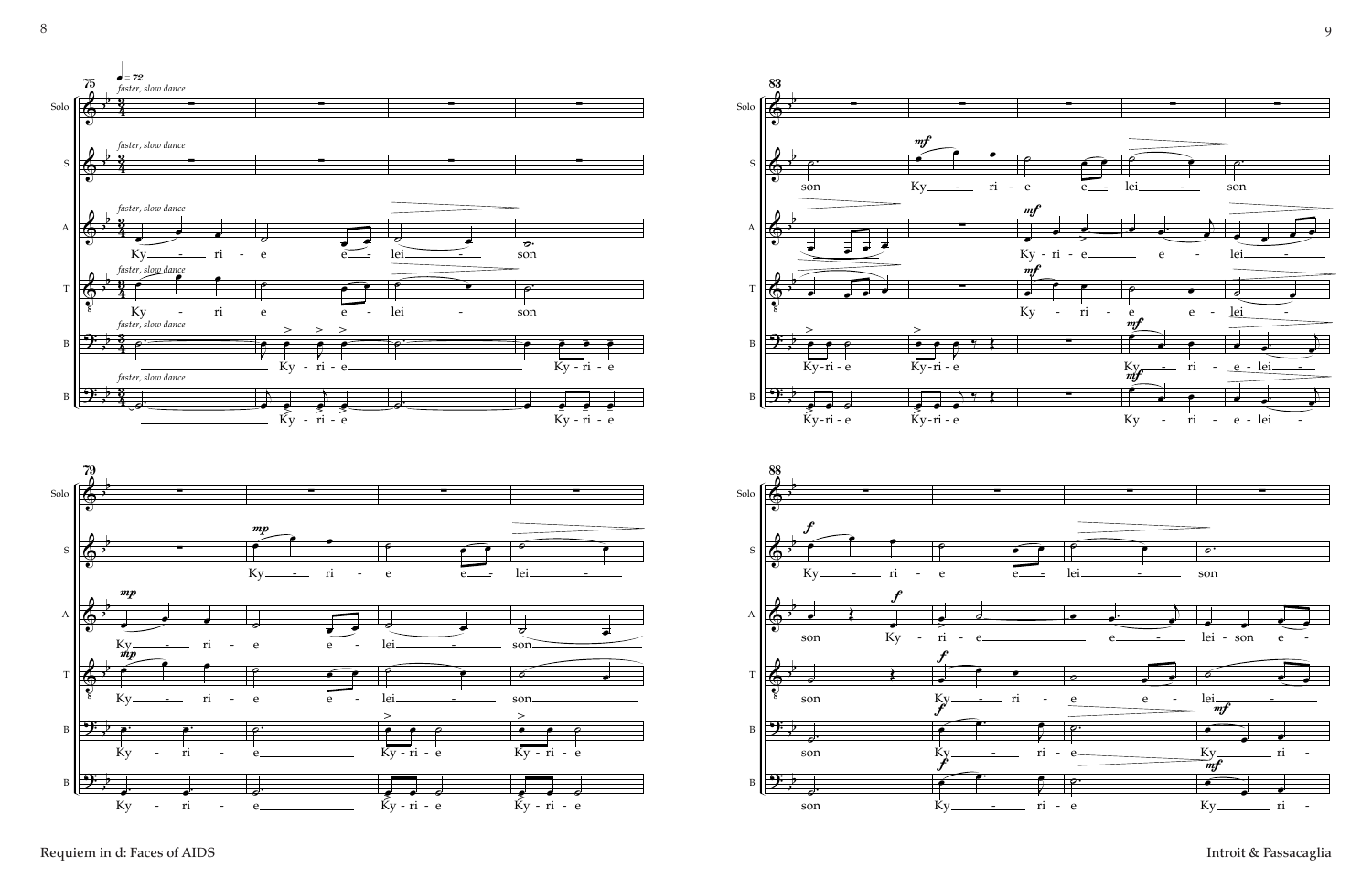







Introit & Passacaglia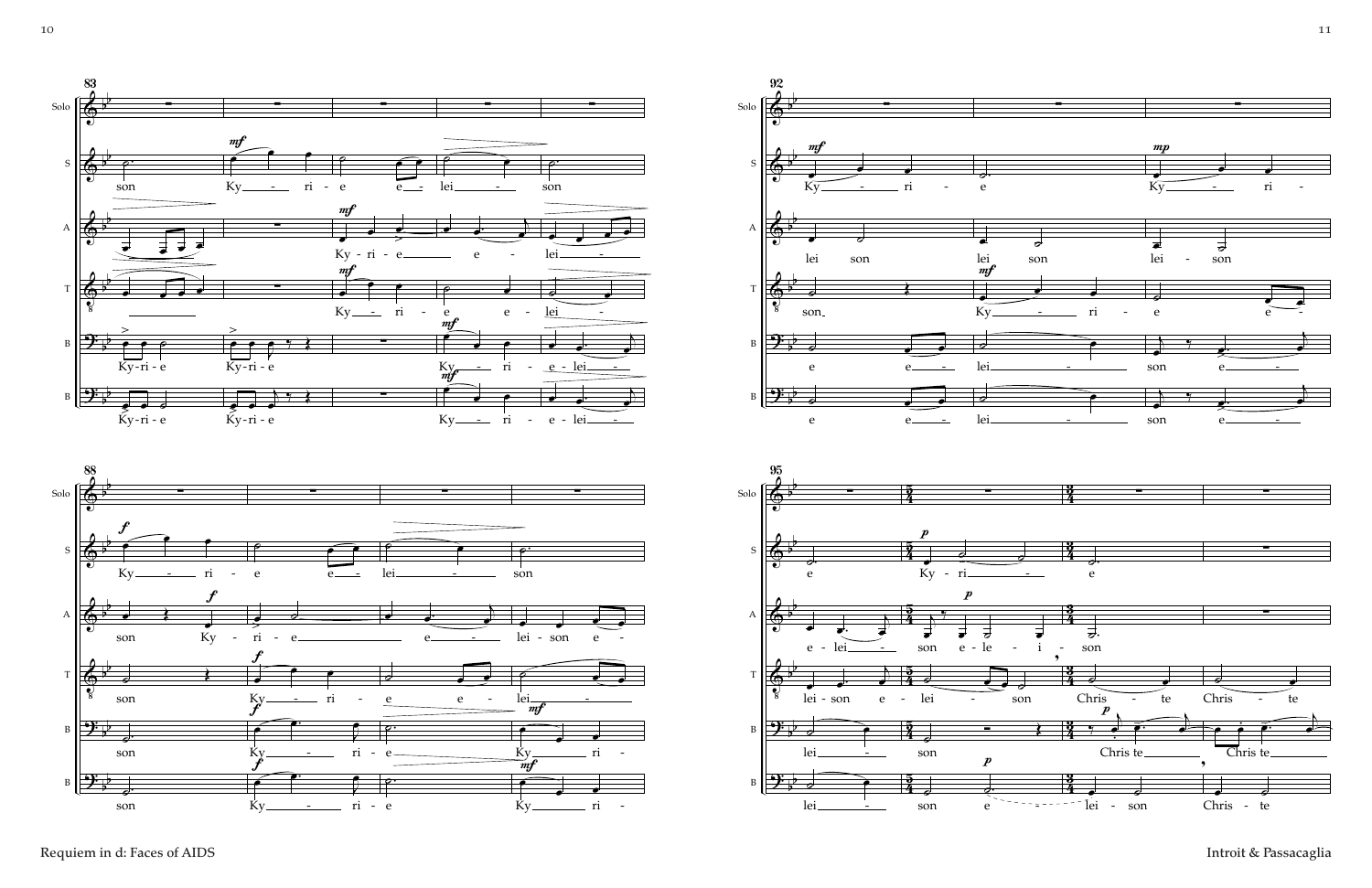







# **Passacaglia**

Introit & Passacaglia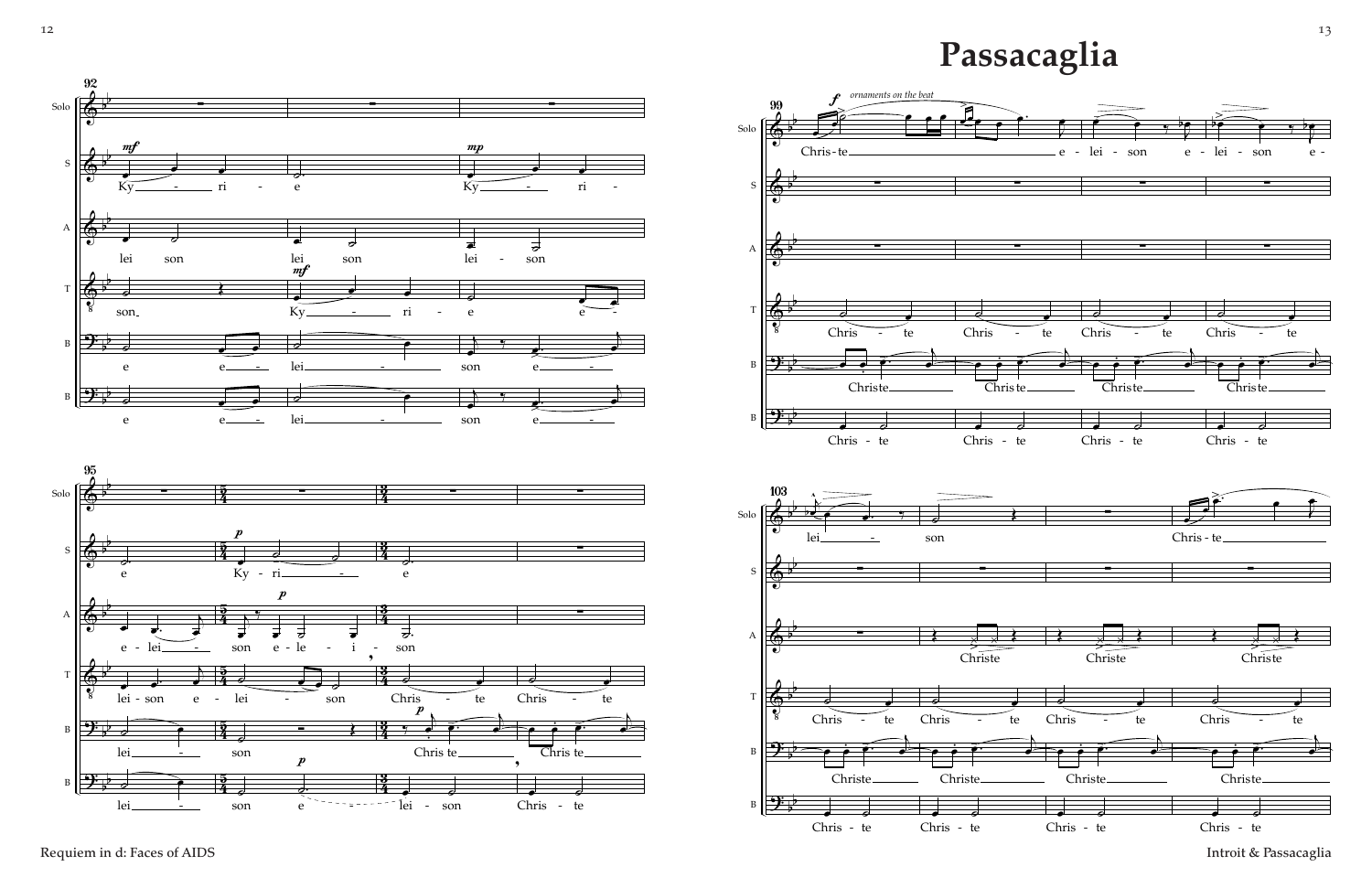





Introit & Passacaglia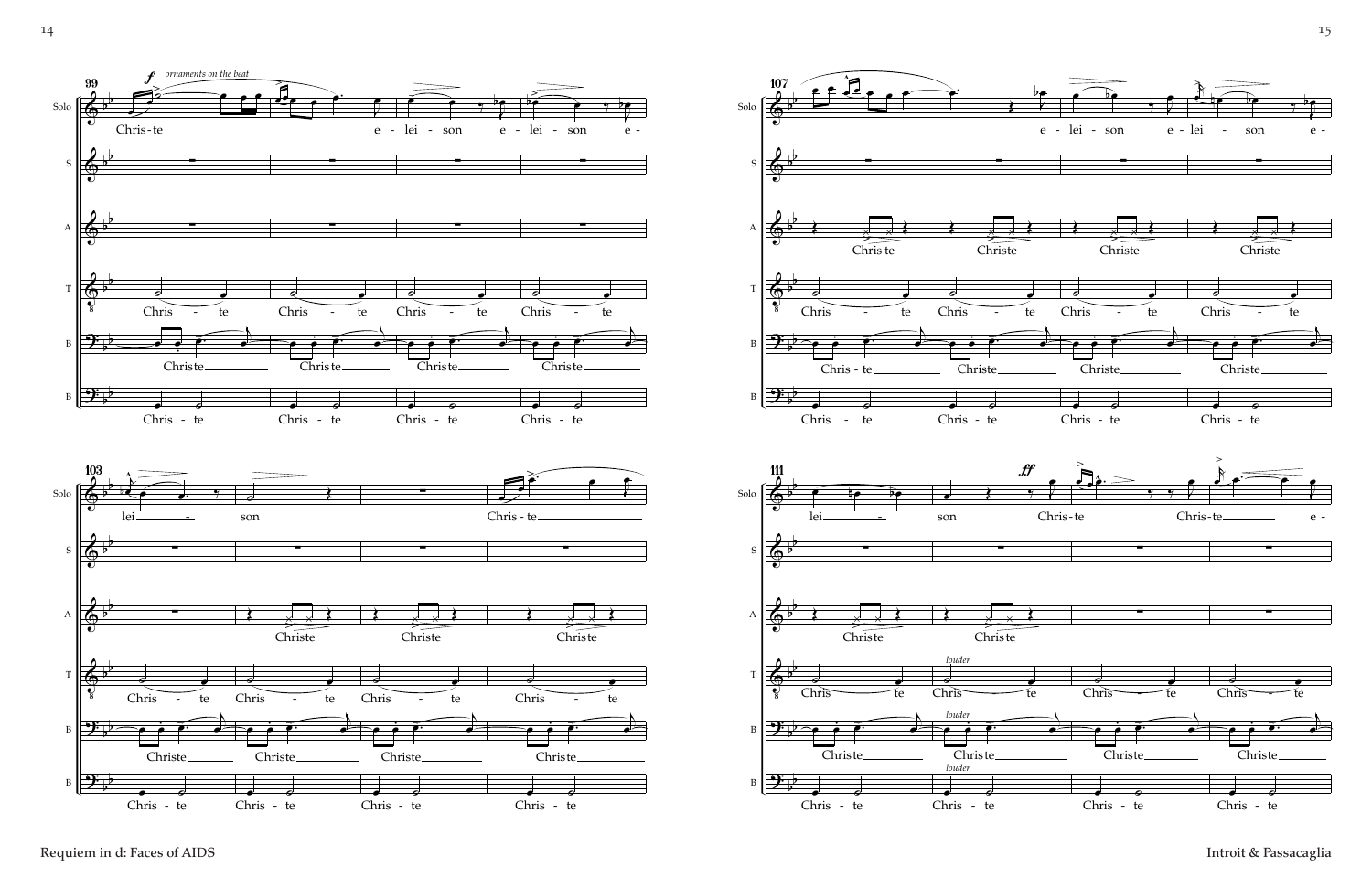







Introit & Passacaglia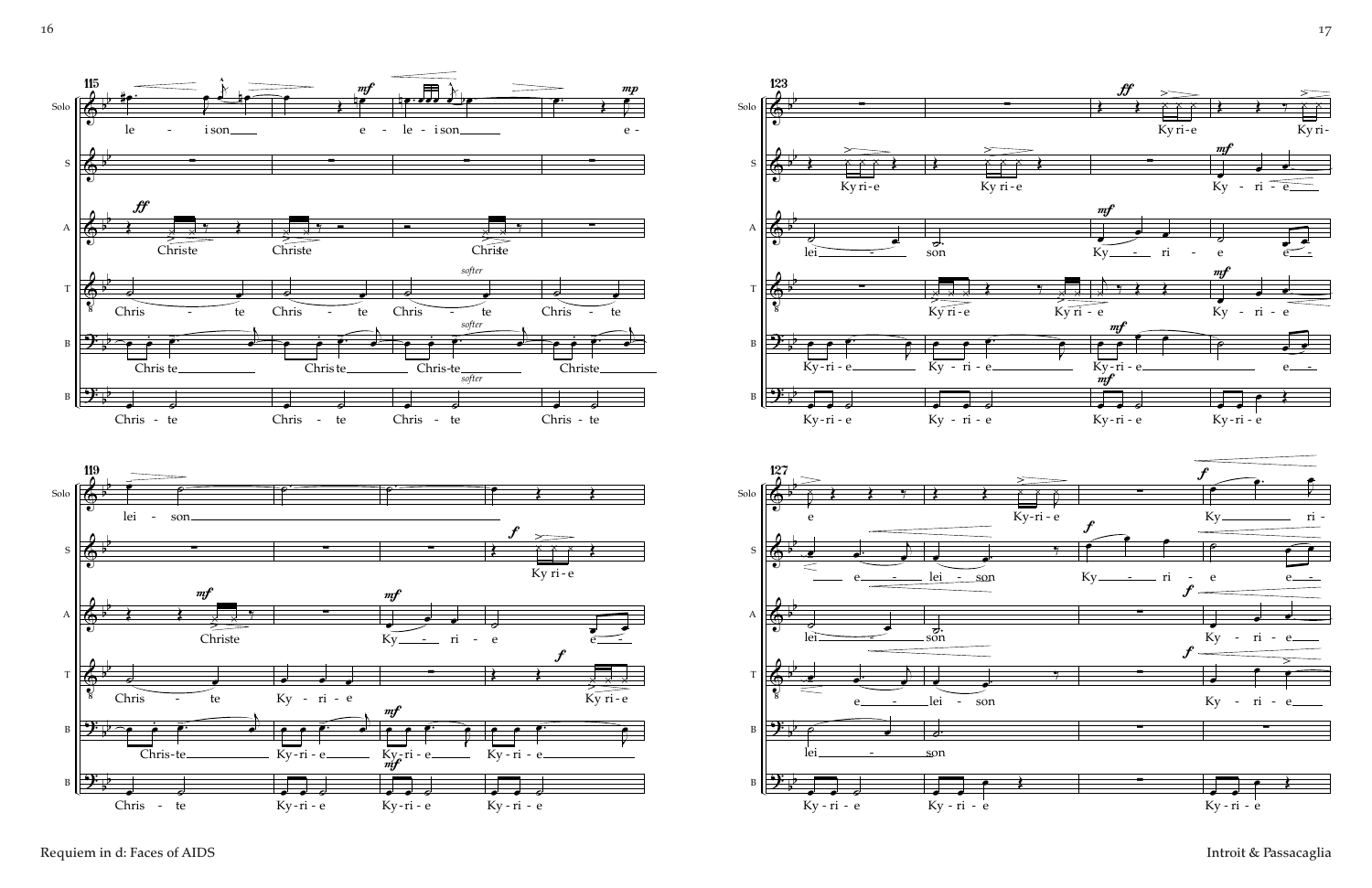





Introit & Passacaglia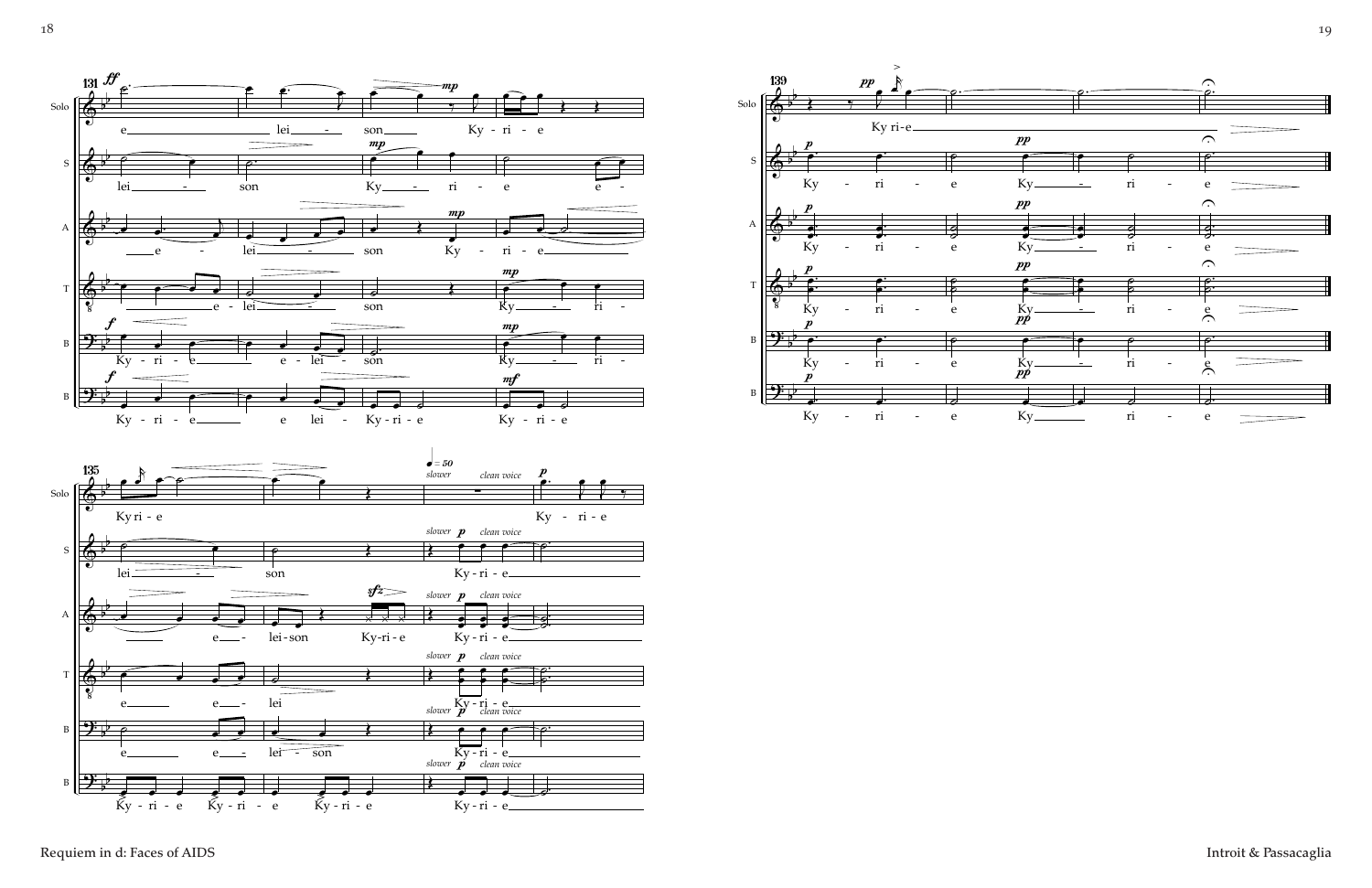





Requiem in d: Faces of AIDS

# **Psalm 22** 50lomon's Song

Solomon's Song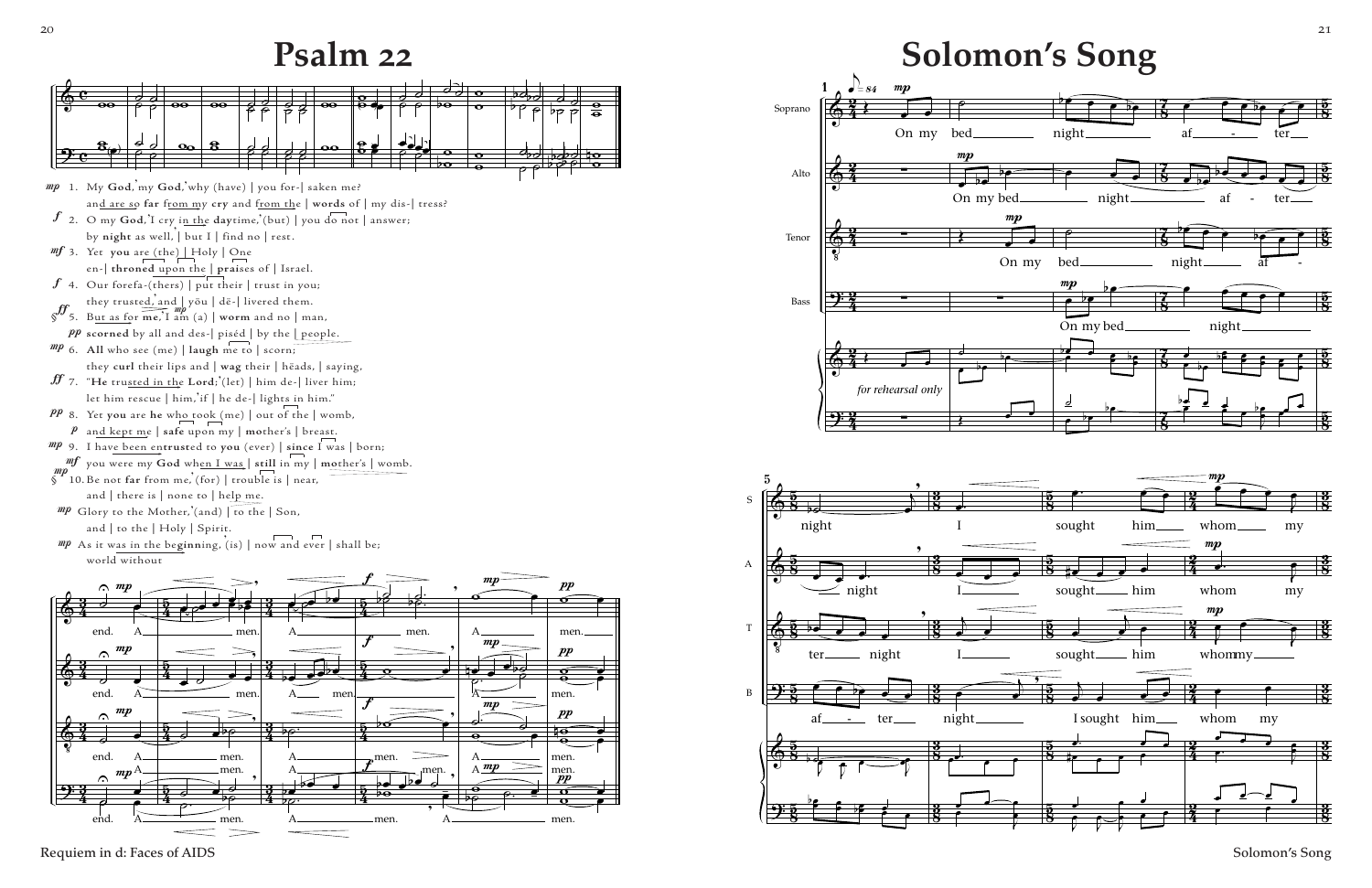







Solomon's Song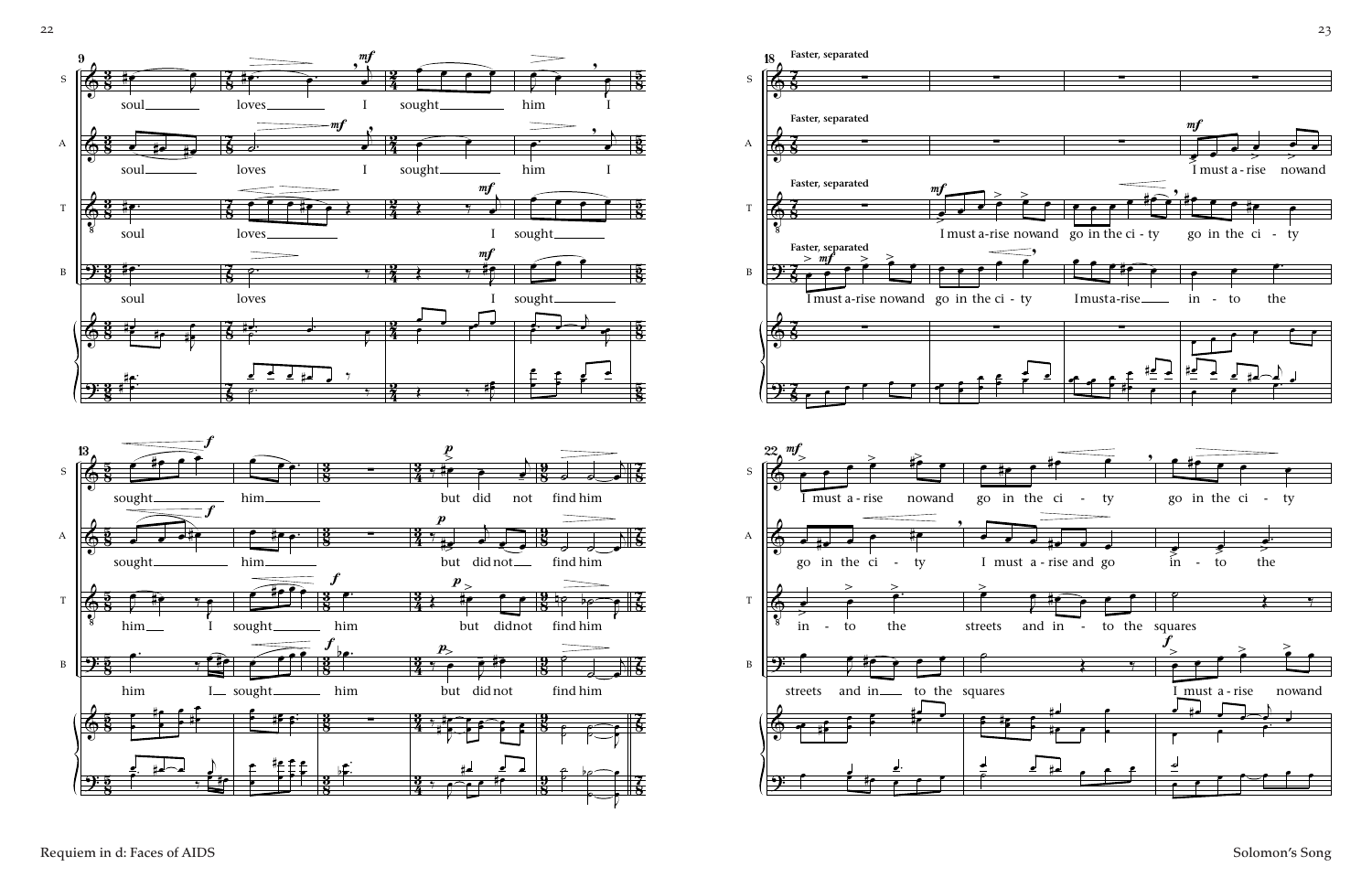







Solomon's Song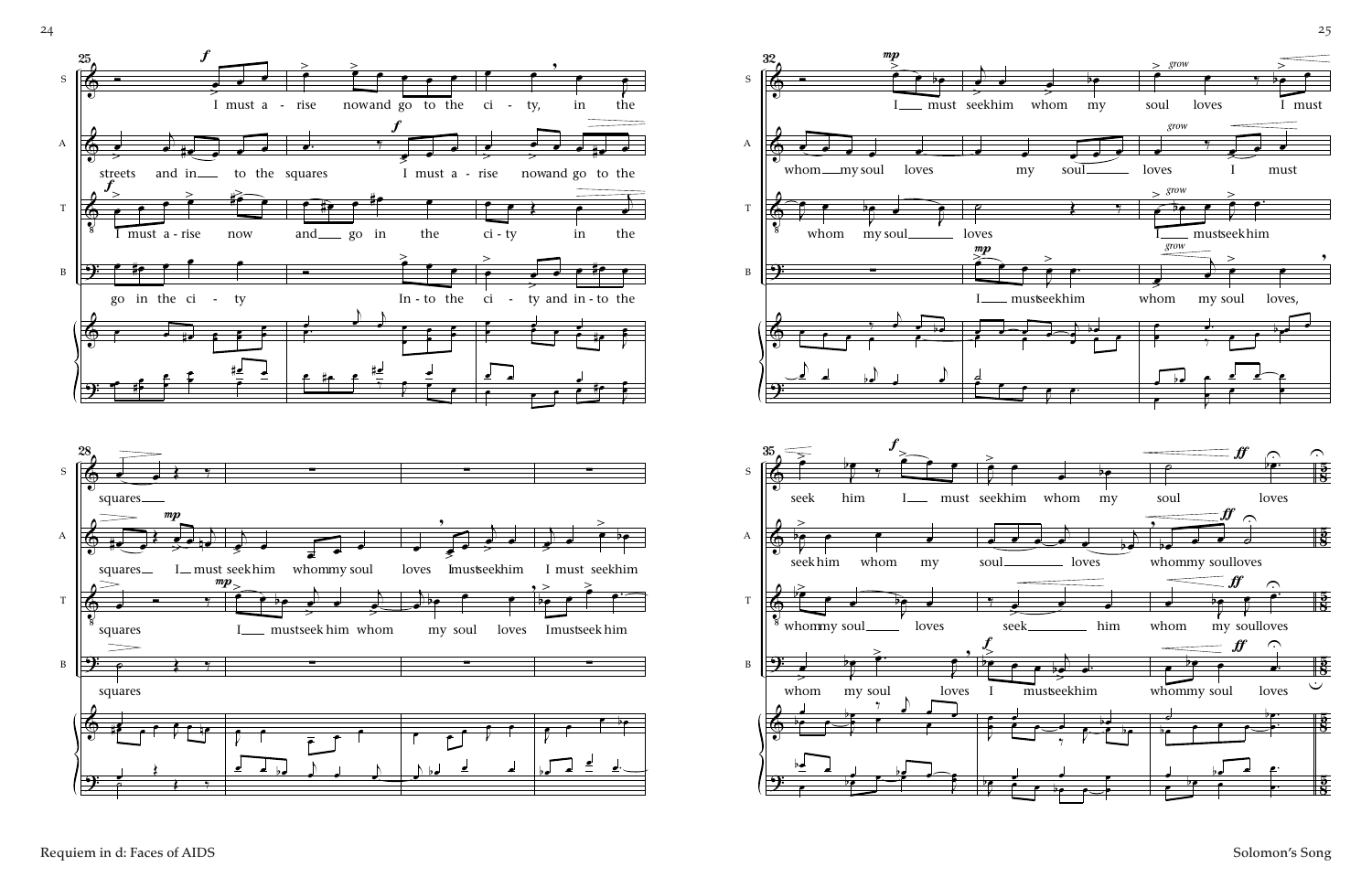S

A

T

 $\, {\bf B} \,$ 

p

p

 $^{\prime}$   $^{\prime}$   $^{\prime}$ 

**As at first**

 $^{\prime}$ - œ On my

38

<u>3</u><br>8  $\overline{5}$ 

∑

∑

<u>8</u>  $\overline{5}$ 

<u>8</u>  $\overline{5}$ 

<u>8</u>  $\bar{5}$ 

 $\overline{5}$ 

<u>8</u>  $\overline{5}$ 

 $m f$ 

 $m<sub>f</sub>$ 

S

A

T

 $\, {\bf B} \,$ 

 $\bigcirc$ 

43

 $\bigoplus$ 

 $\overline{\textbf{C}}$ 

<u>ား</u>

 $\pmb{\Phi}$ 

<u>.</u>

#œ

 $\tilde{\mathbf{f}}$ 

،<br>م

 $m$ 

 $\bm{\omega}$ 

 $\Phi$ 

<u>.</u>

 $\overline{\raisebox{1ex}{\O}8}$ 

<u>.</u>

.

.

œ



## **O Vos Omnes**





#˙

œ

 $\frac{1}{\mathbf{e}}$ 

 $\overline{\mathbf{e}}$ 

 $\overline{\bullet}$ 

œ

∑



O Vos Omnes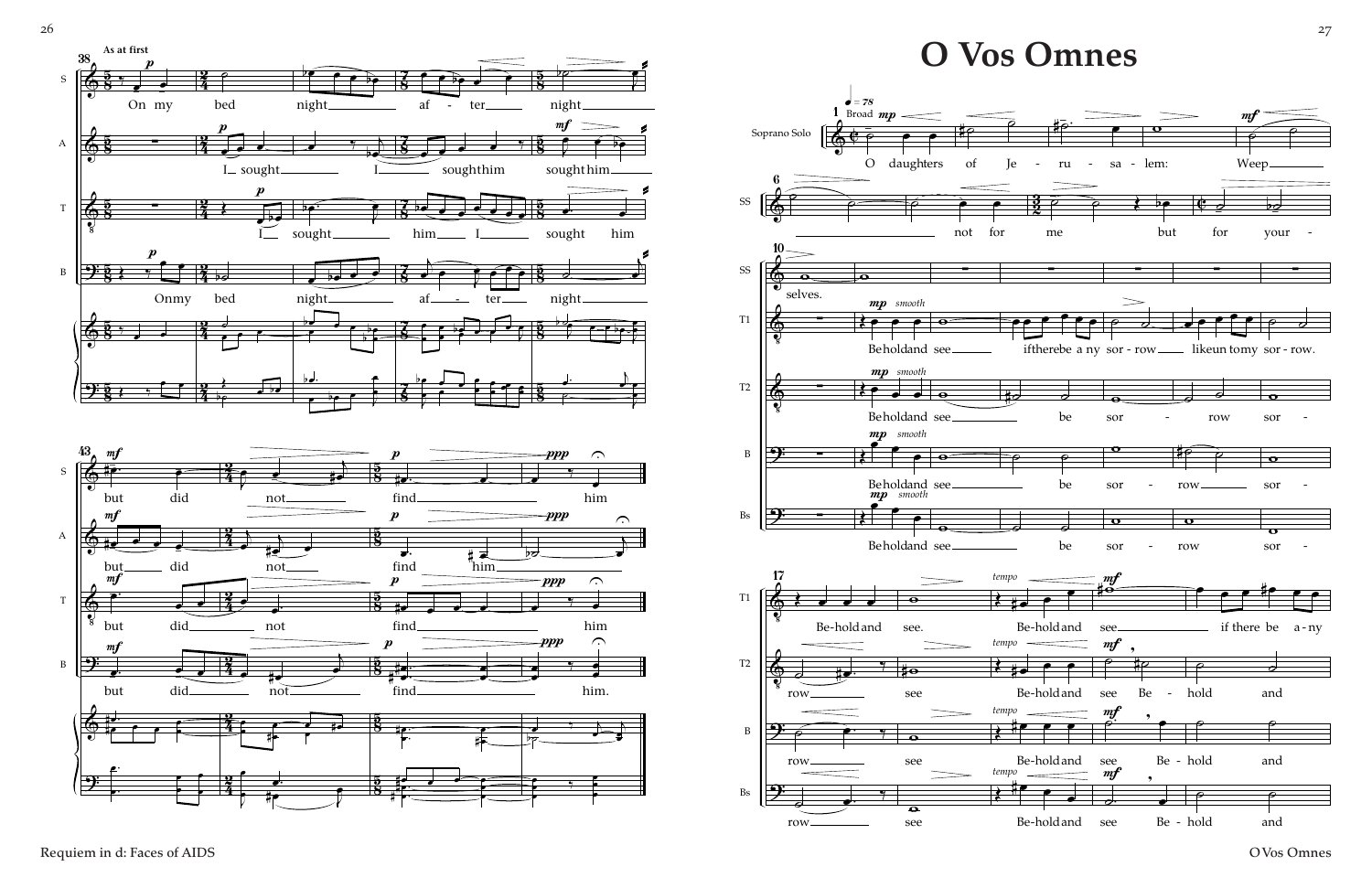



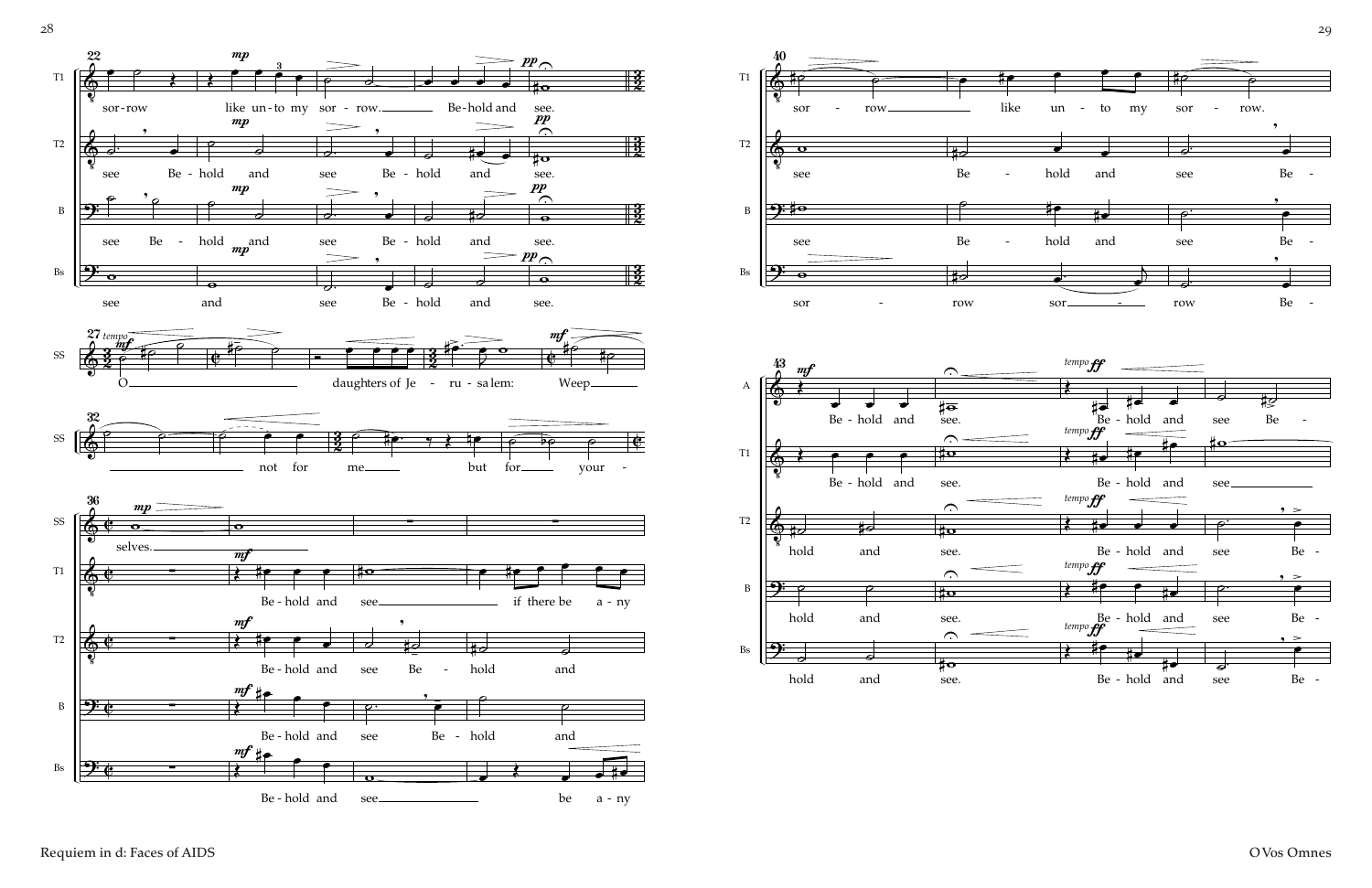



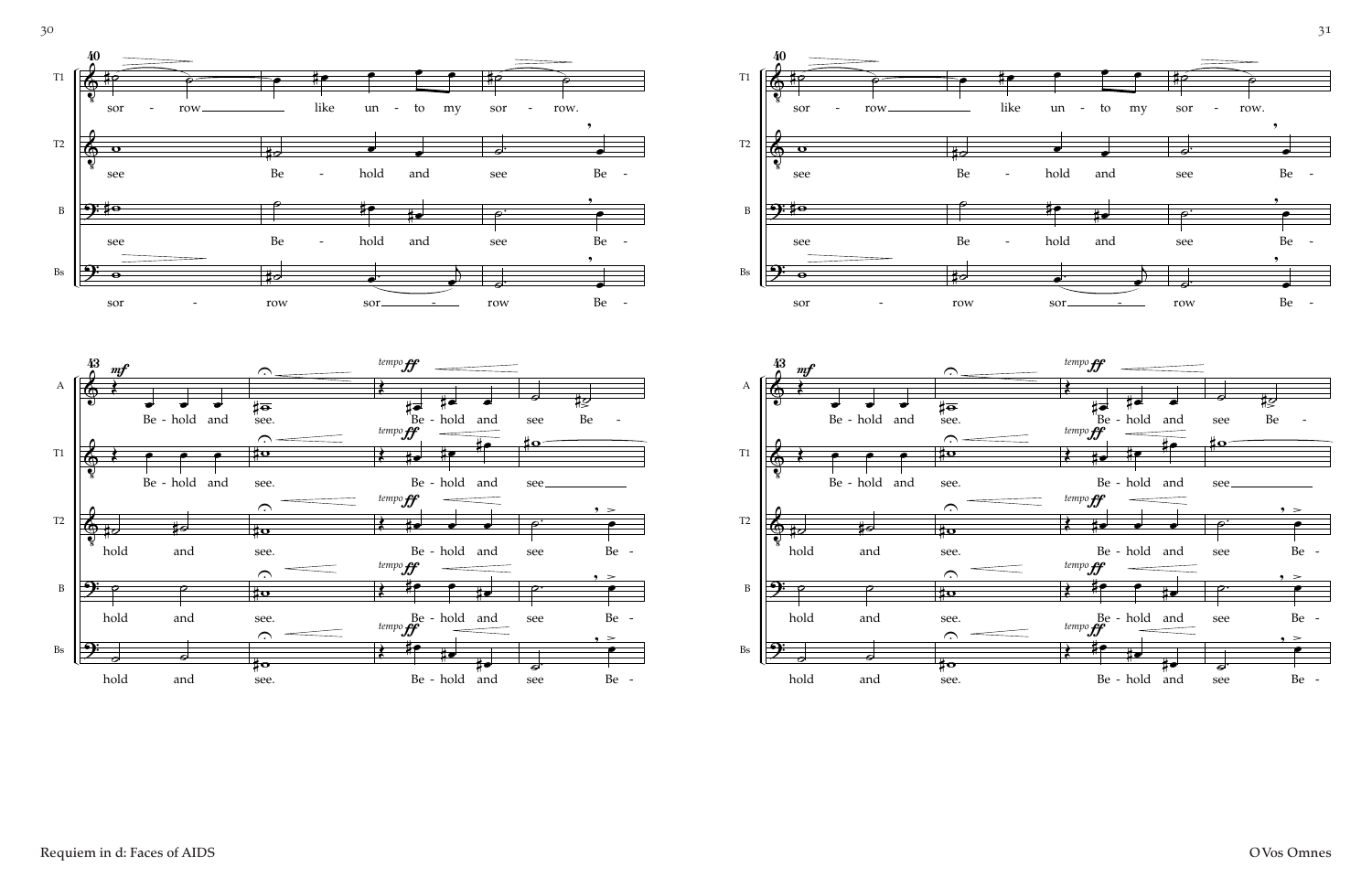

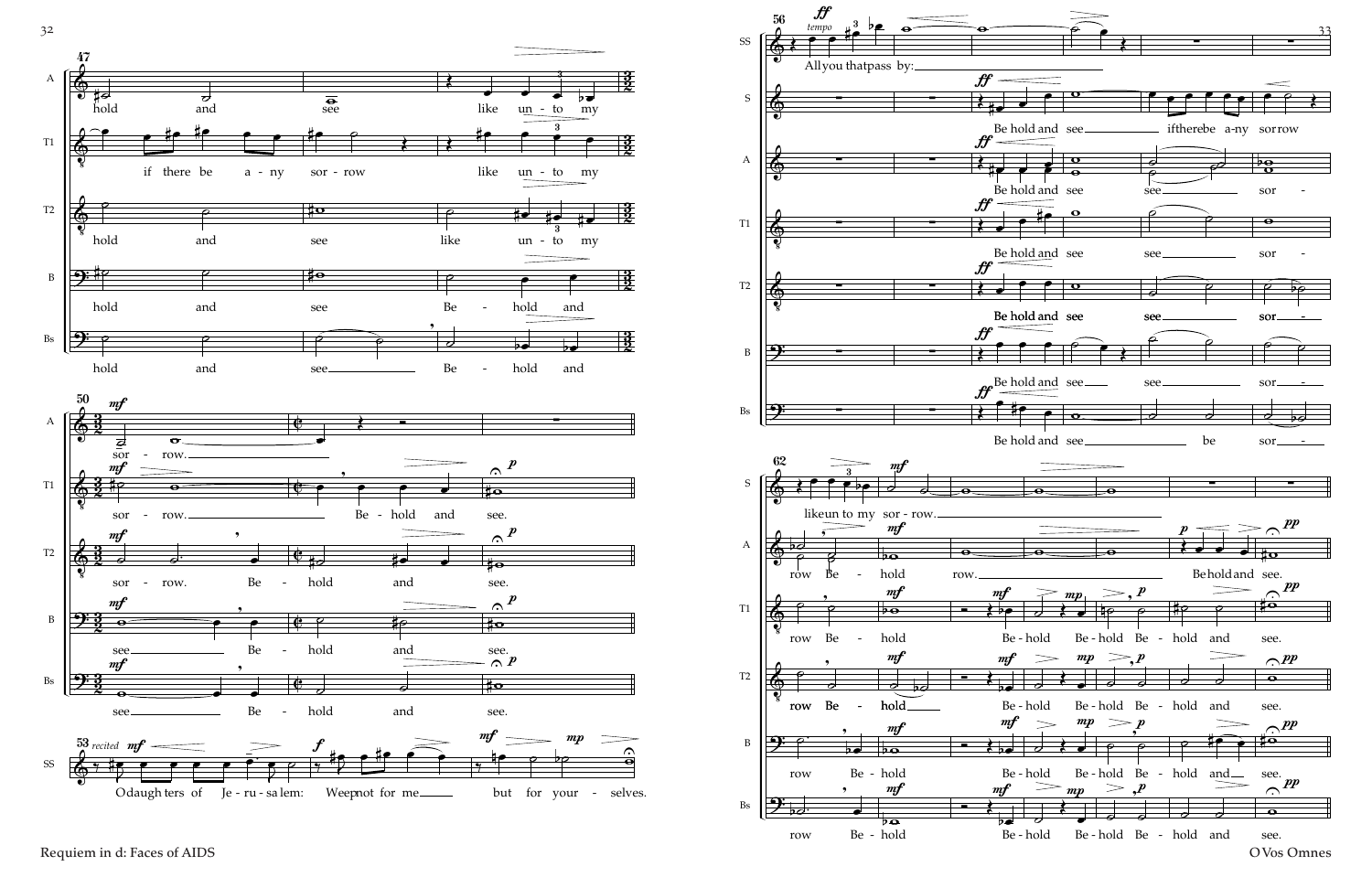Sanctus—Benedictus







# **Sanctus-Benedictus**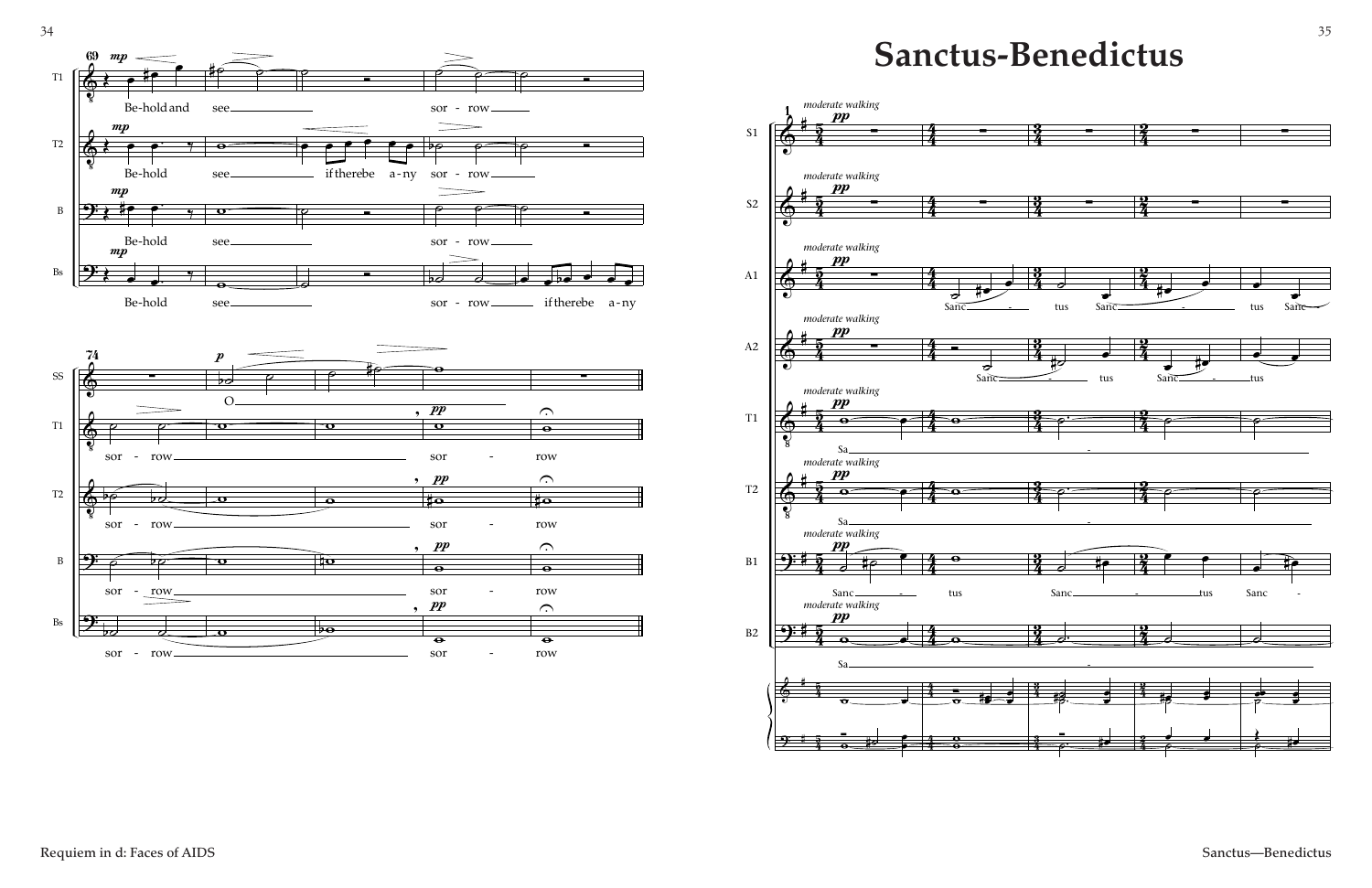

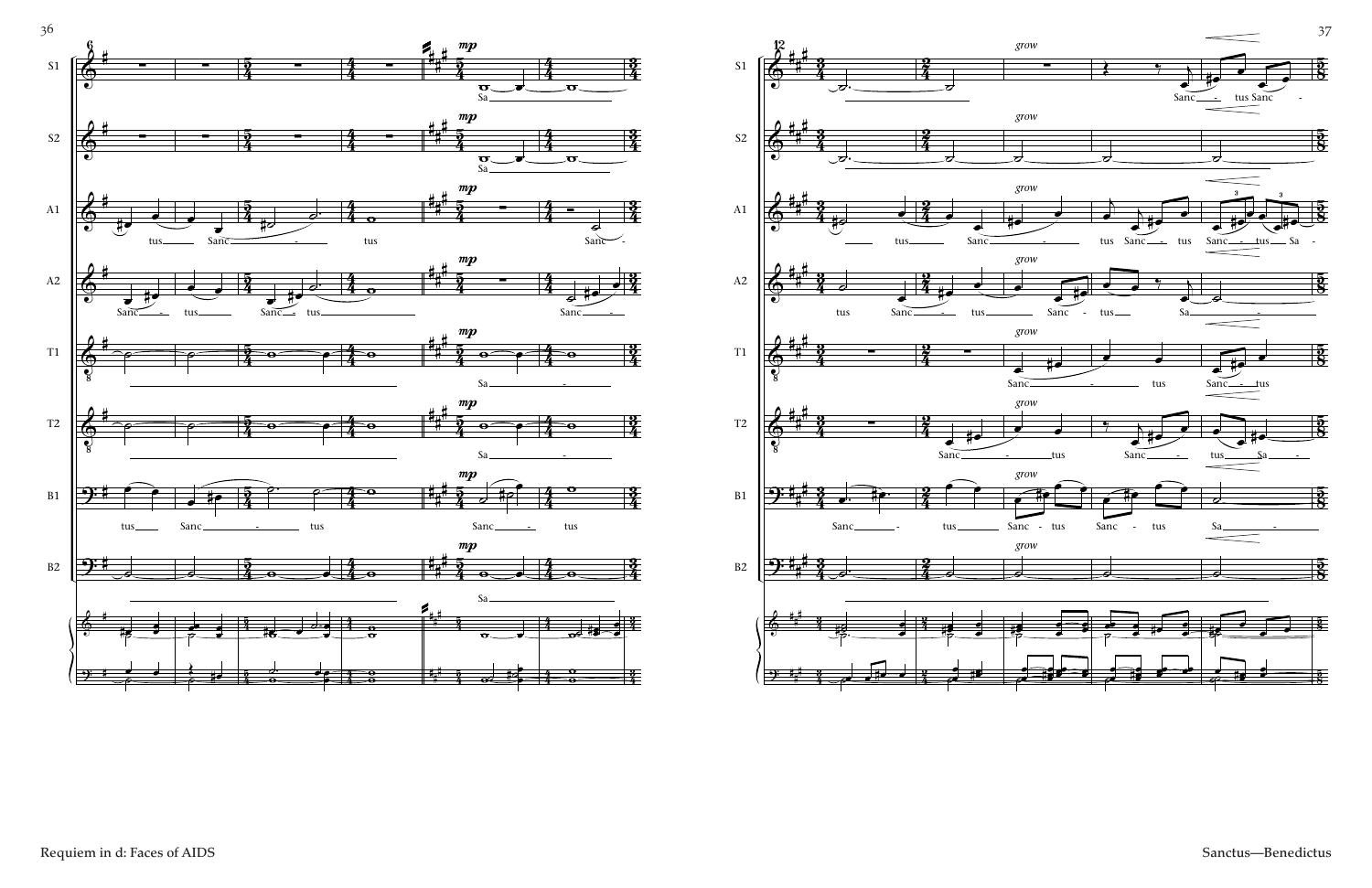

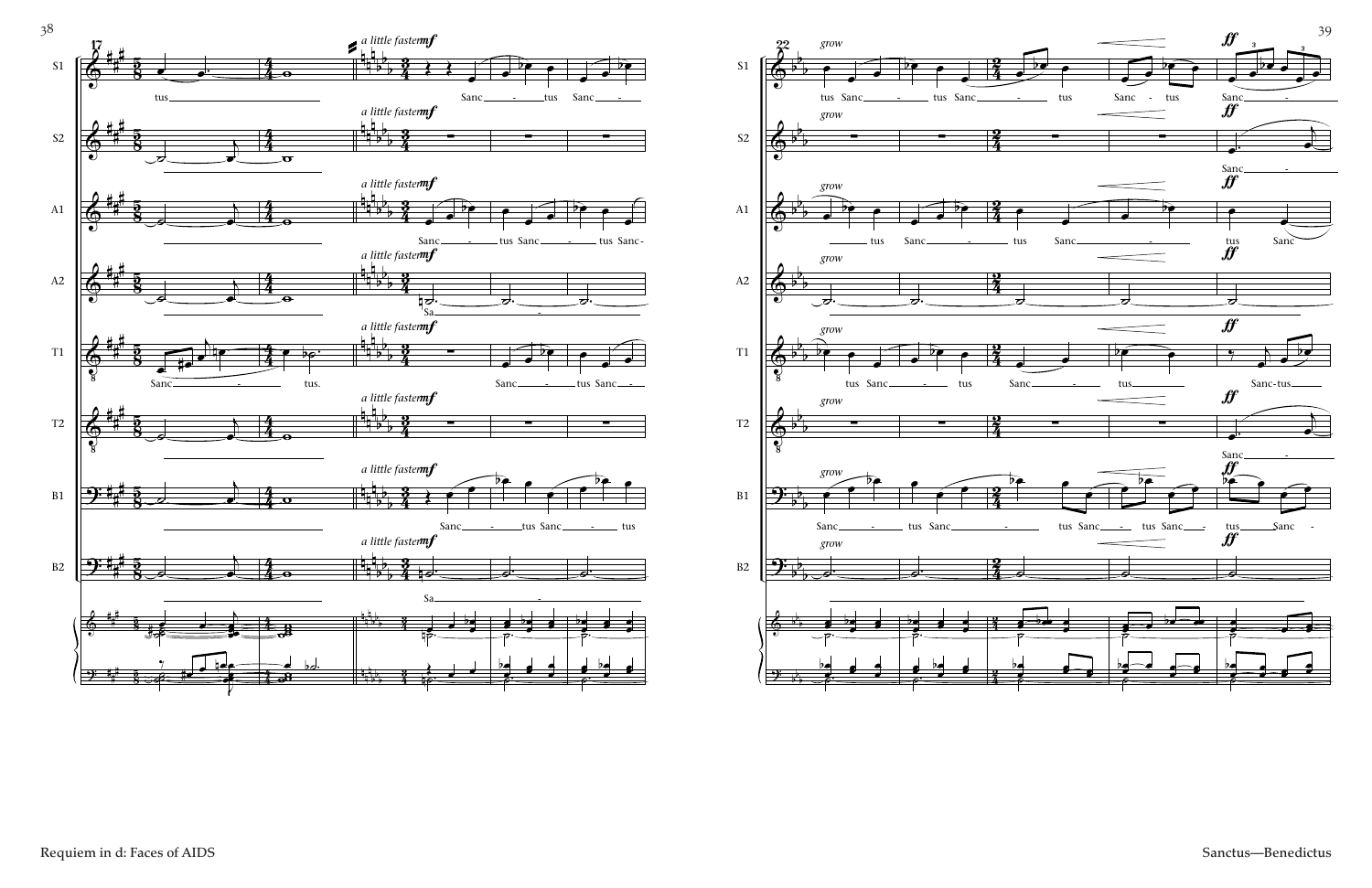

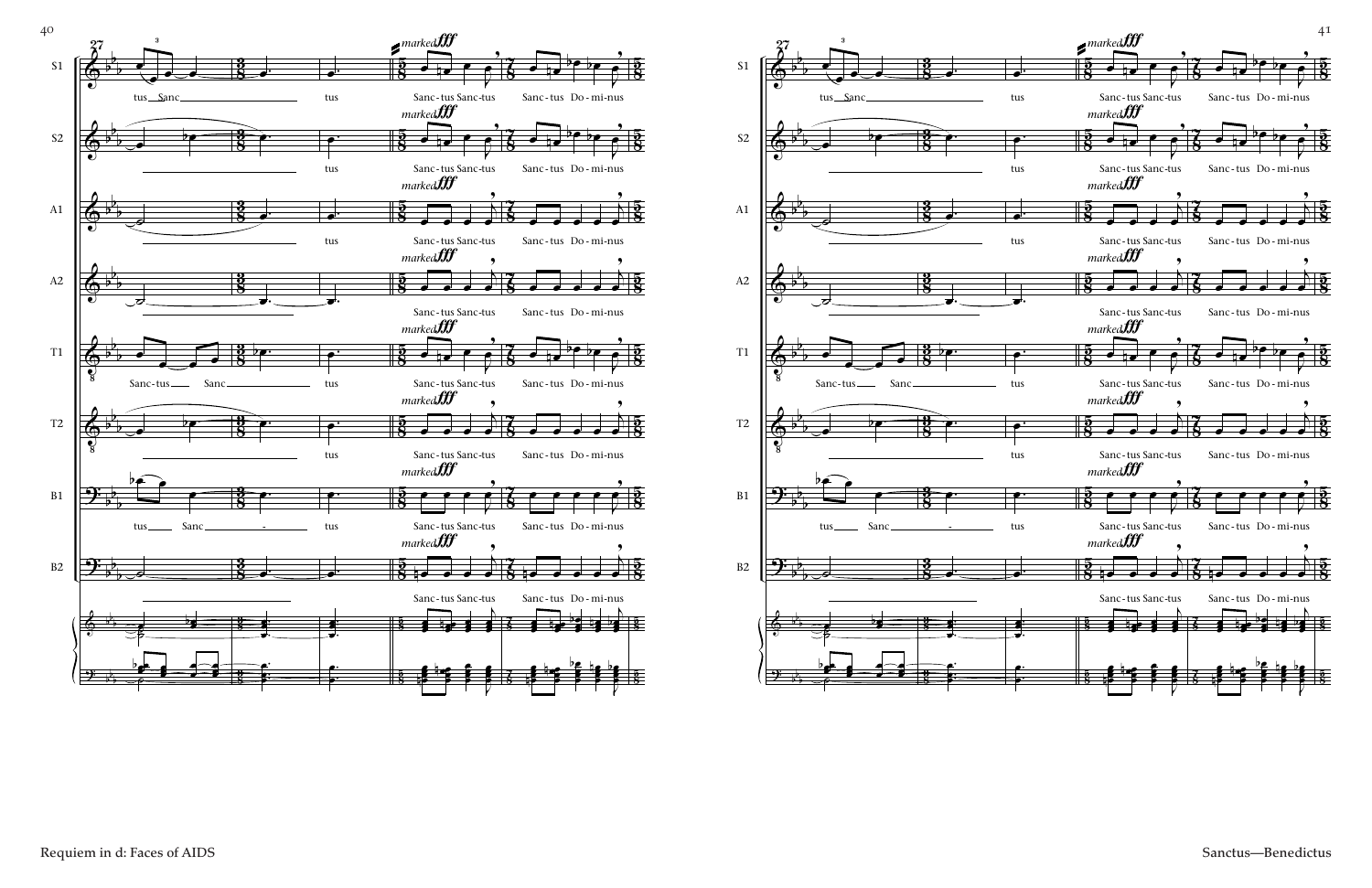

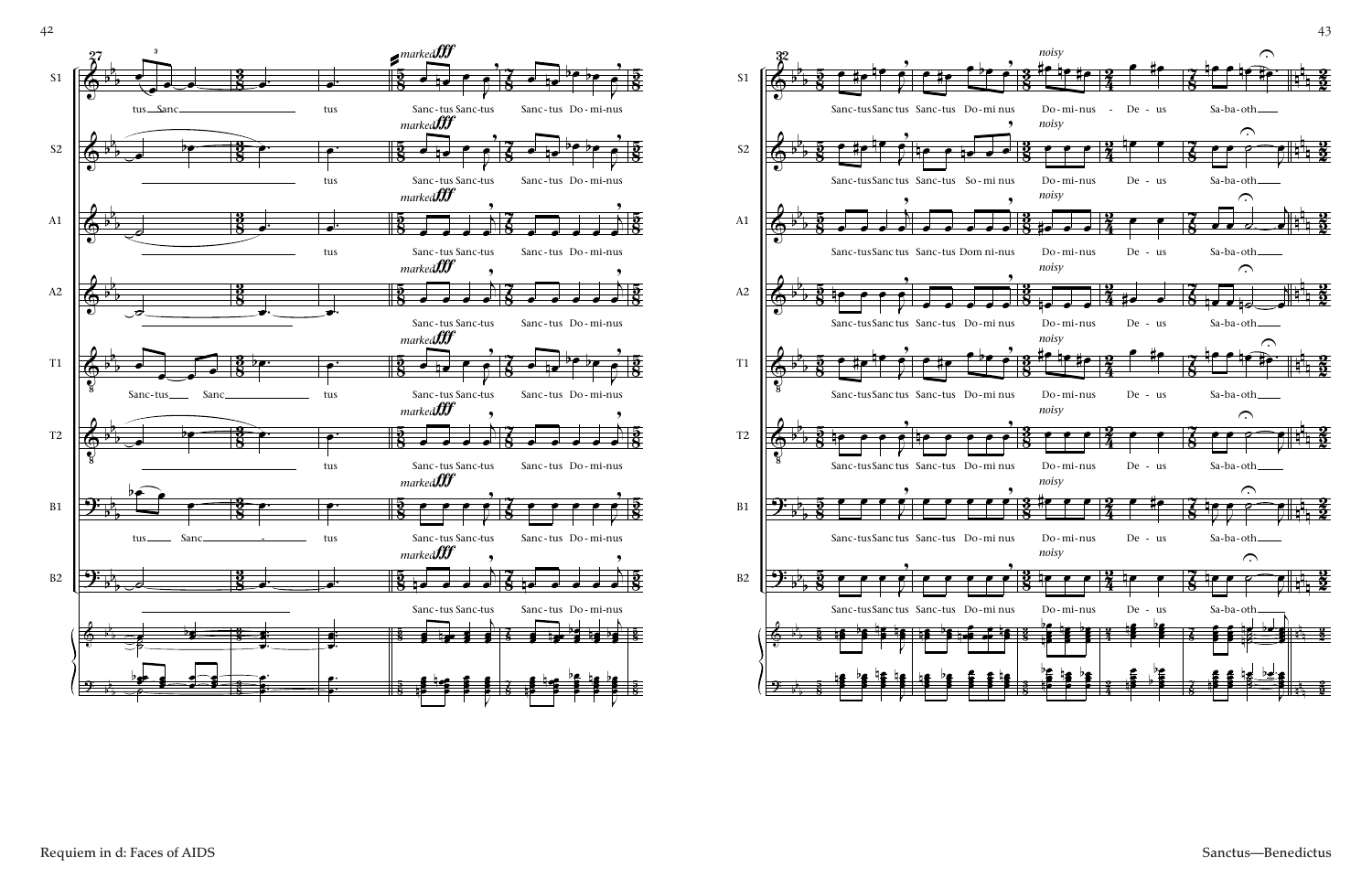Requiem in d: Faces of AIDS

45

Sanctus—Benedictus



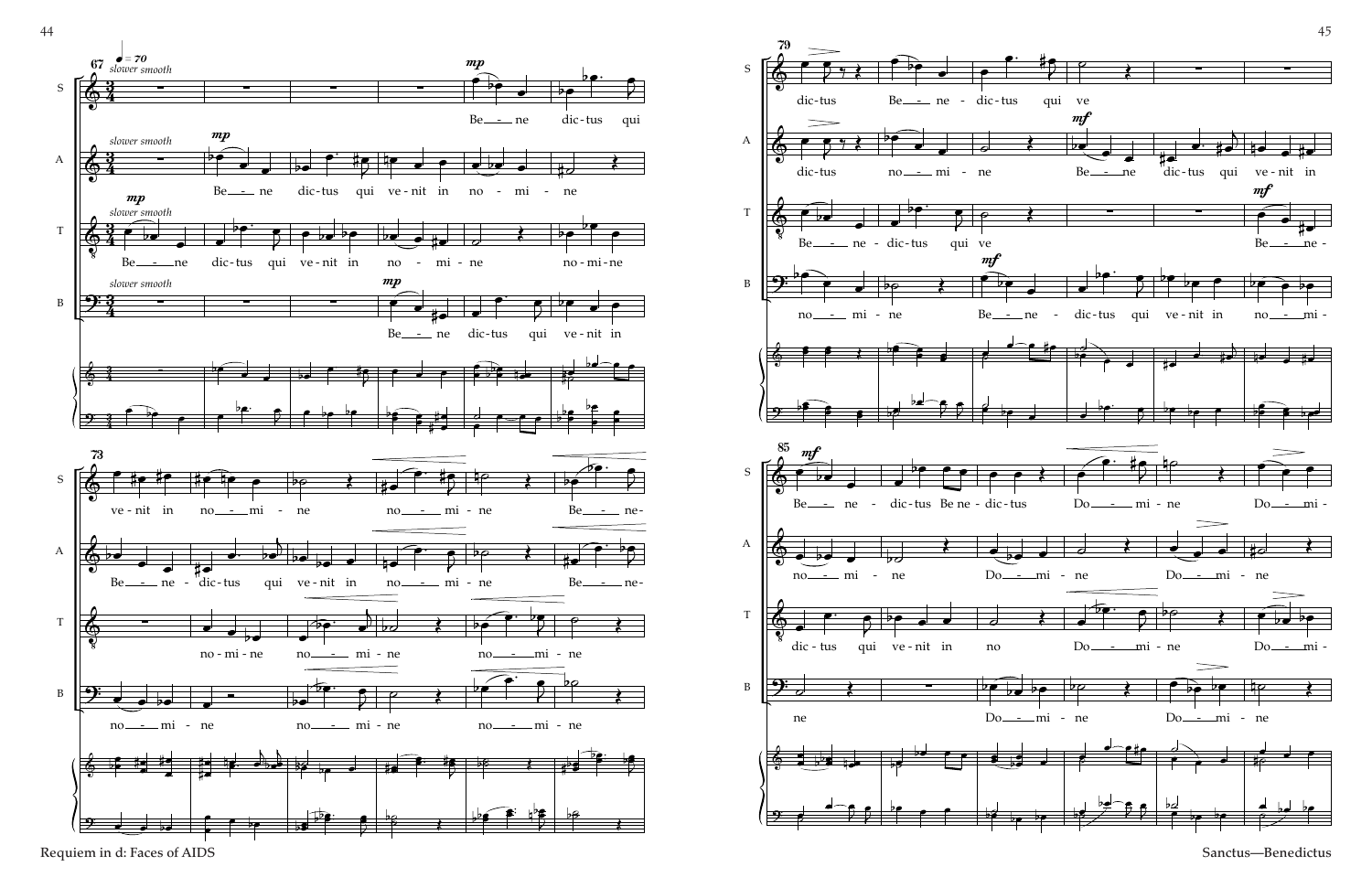Sanctus—Benedictus





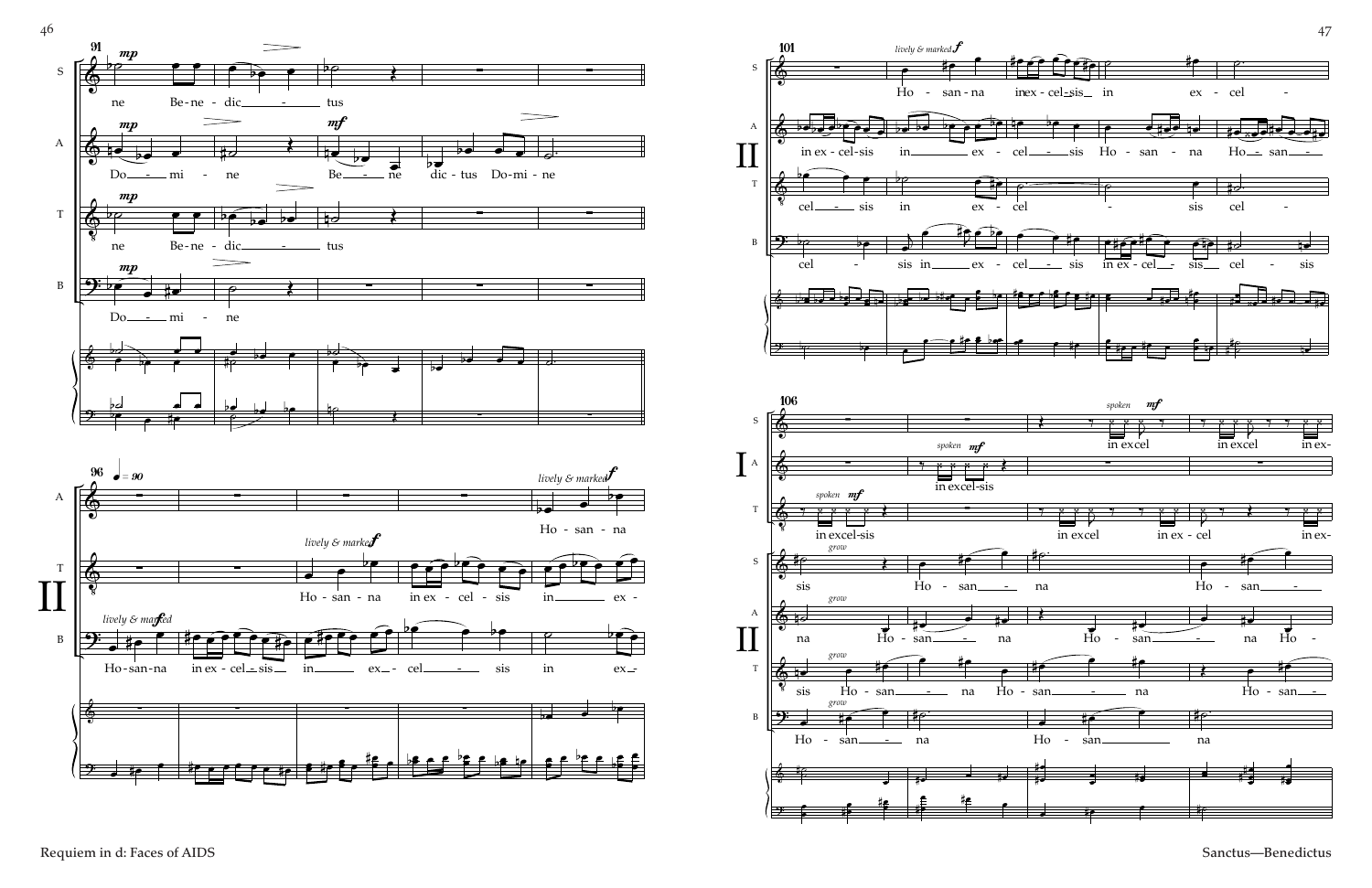Requiem in d: Faces of AIDS

Sanctus—Benedictus





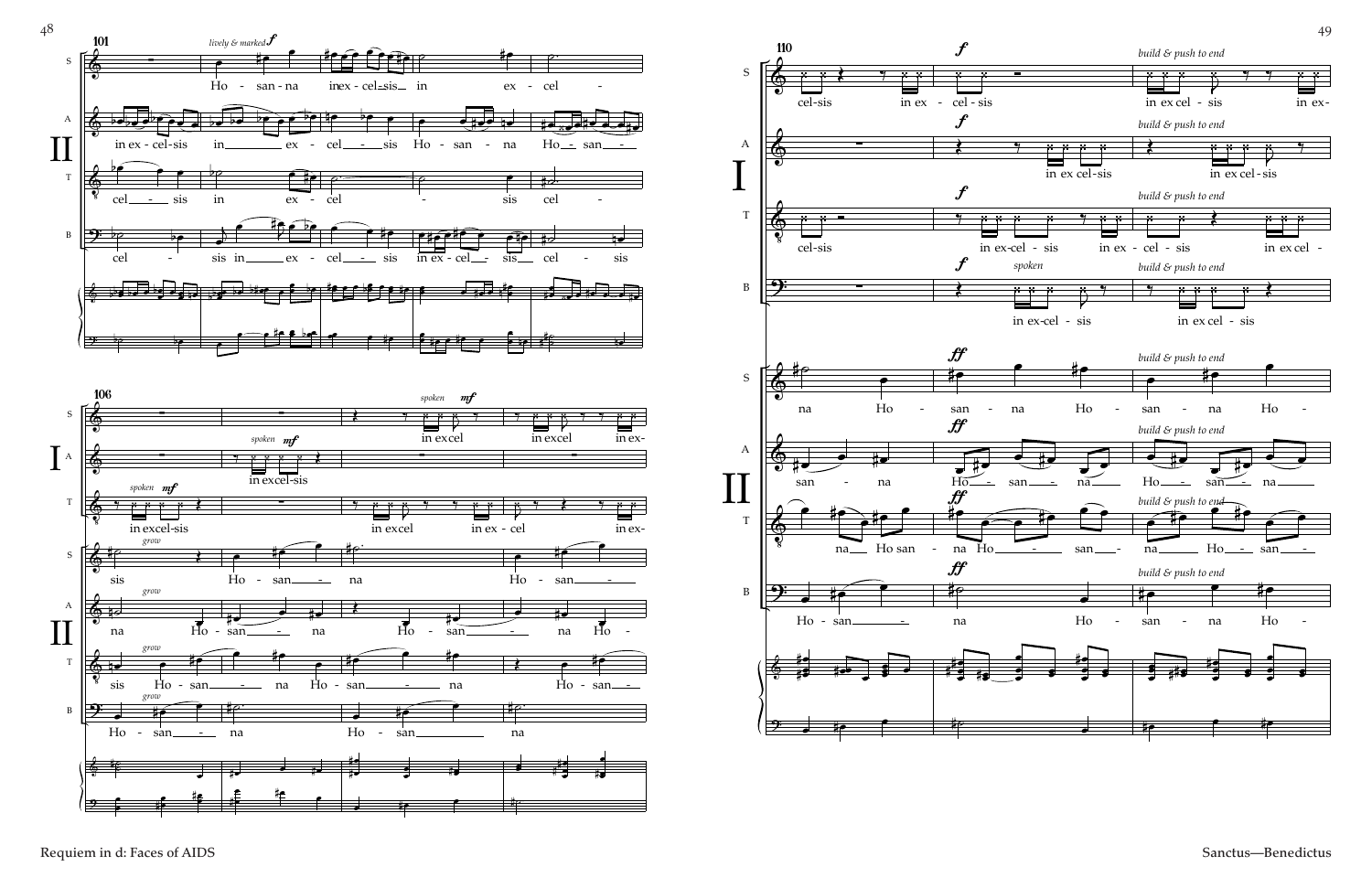





Agnus Dei-Pie Jesu-Into Paradise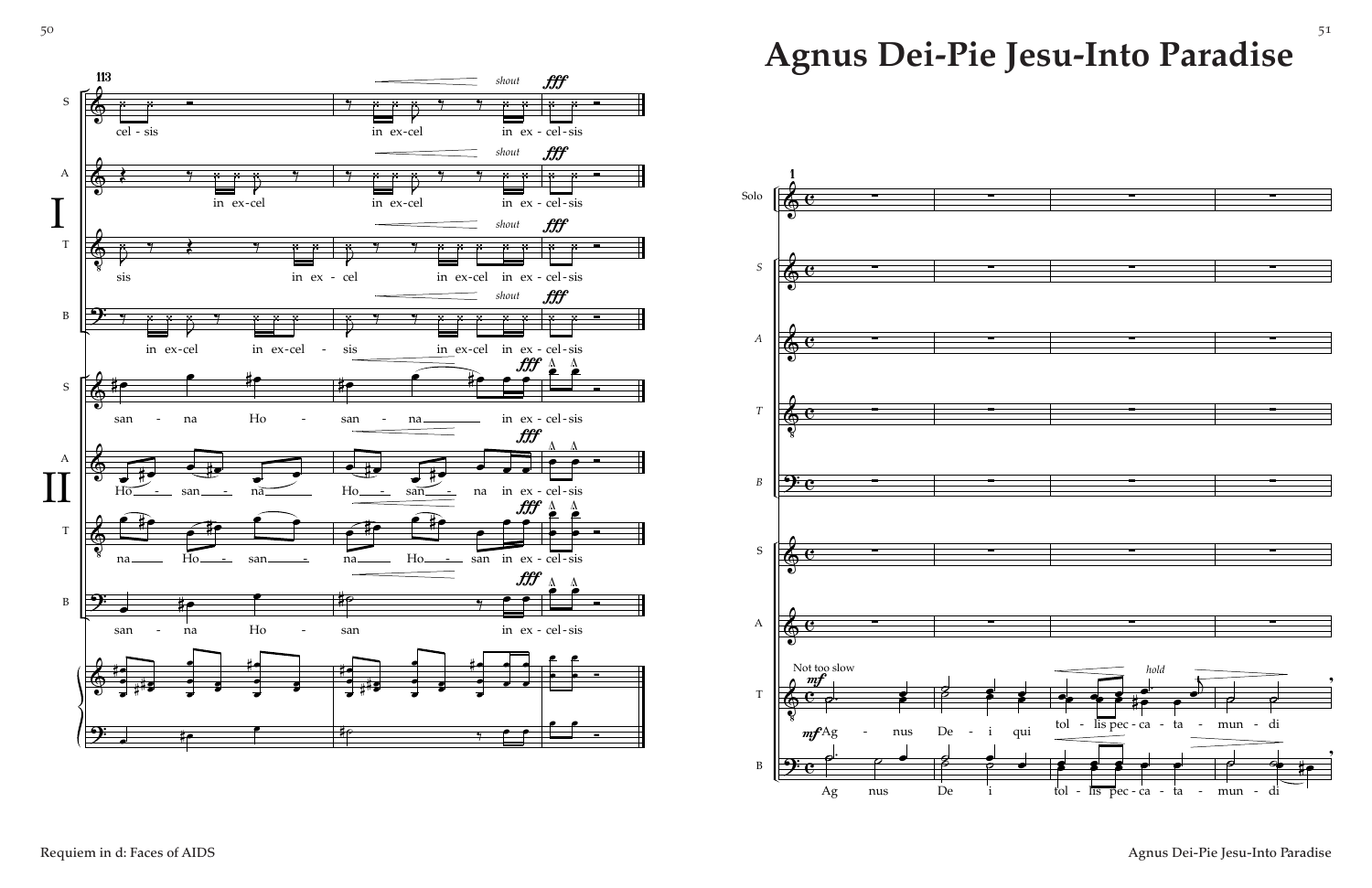Agnus Dei-Pie Jesu-Into Paradise



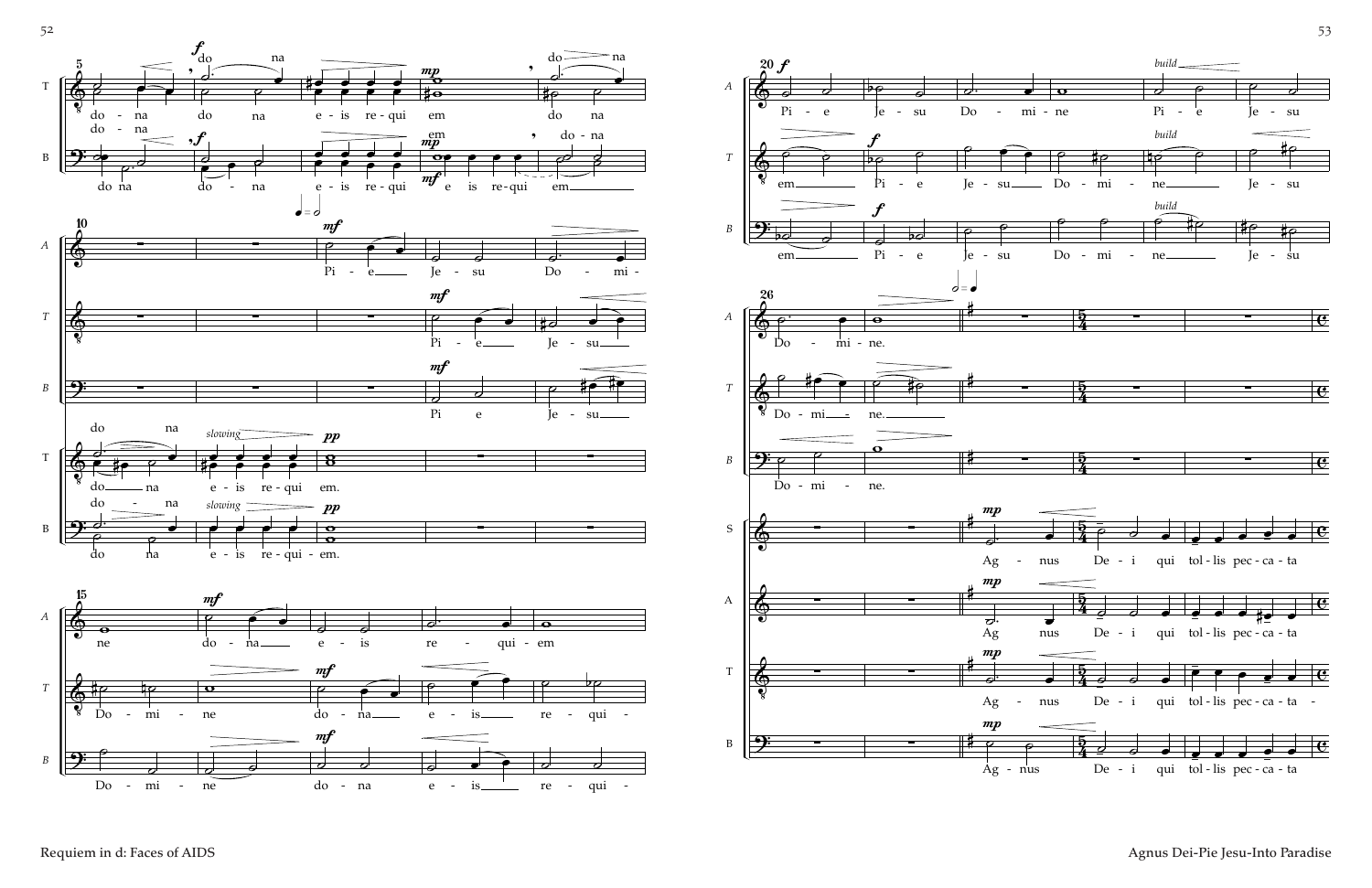

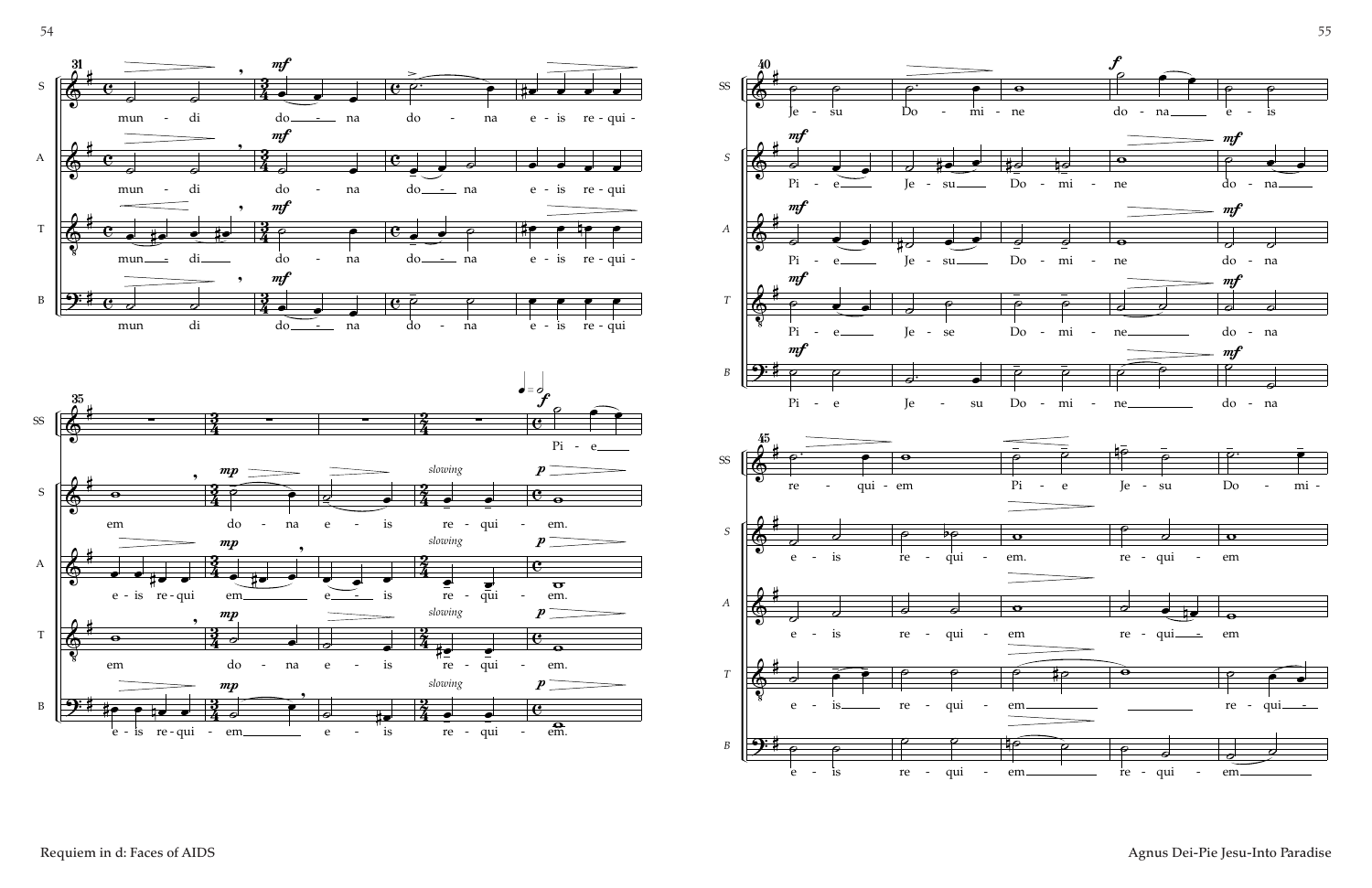







Requiem in d: Faces of AIDS

Agnus Dei-Pie Jesu-Into Paradise

57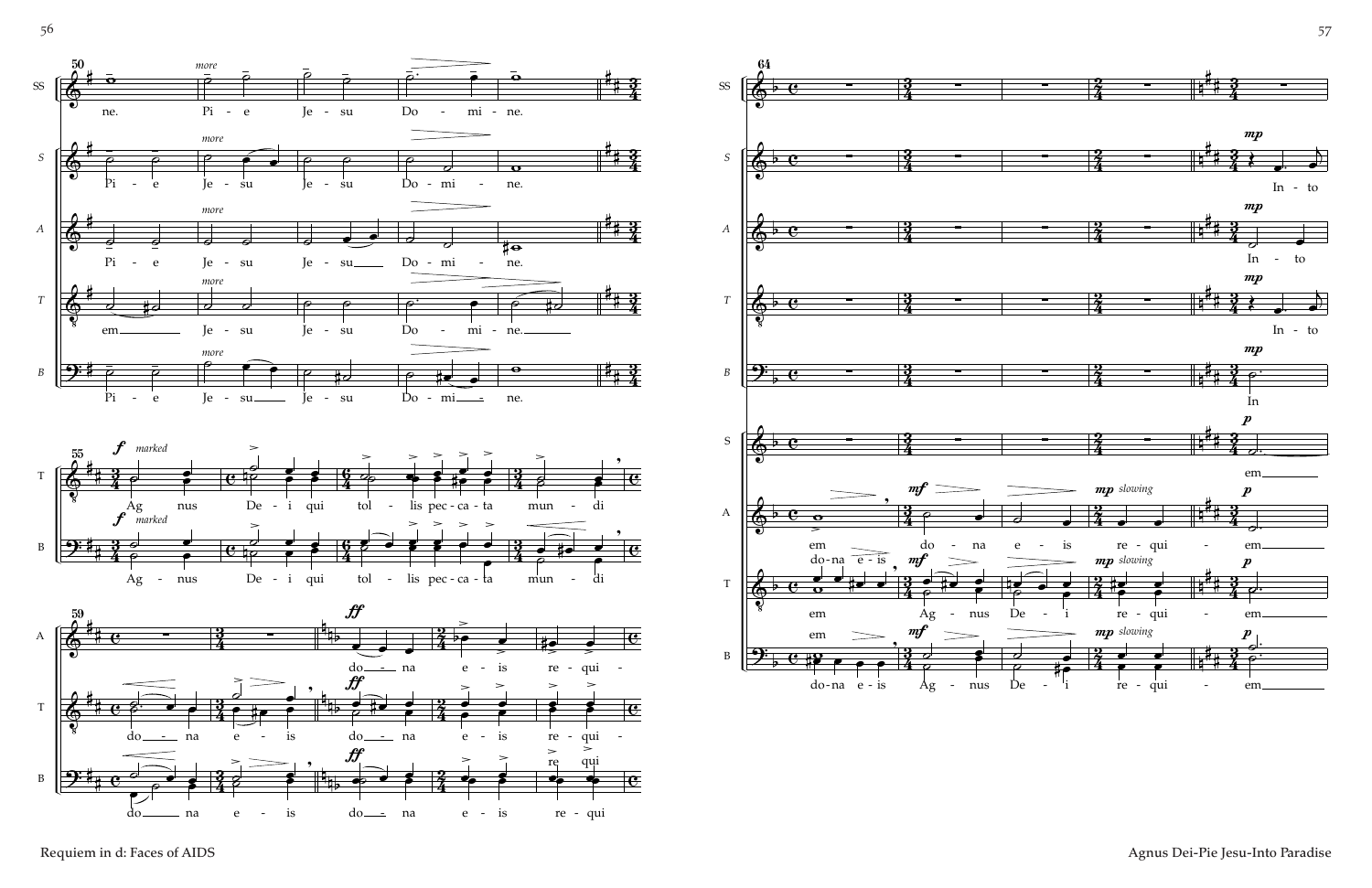

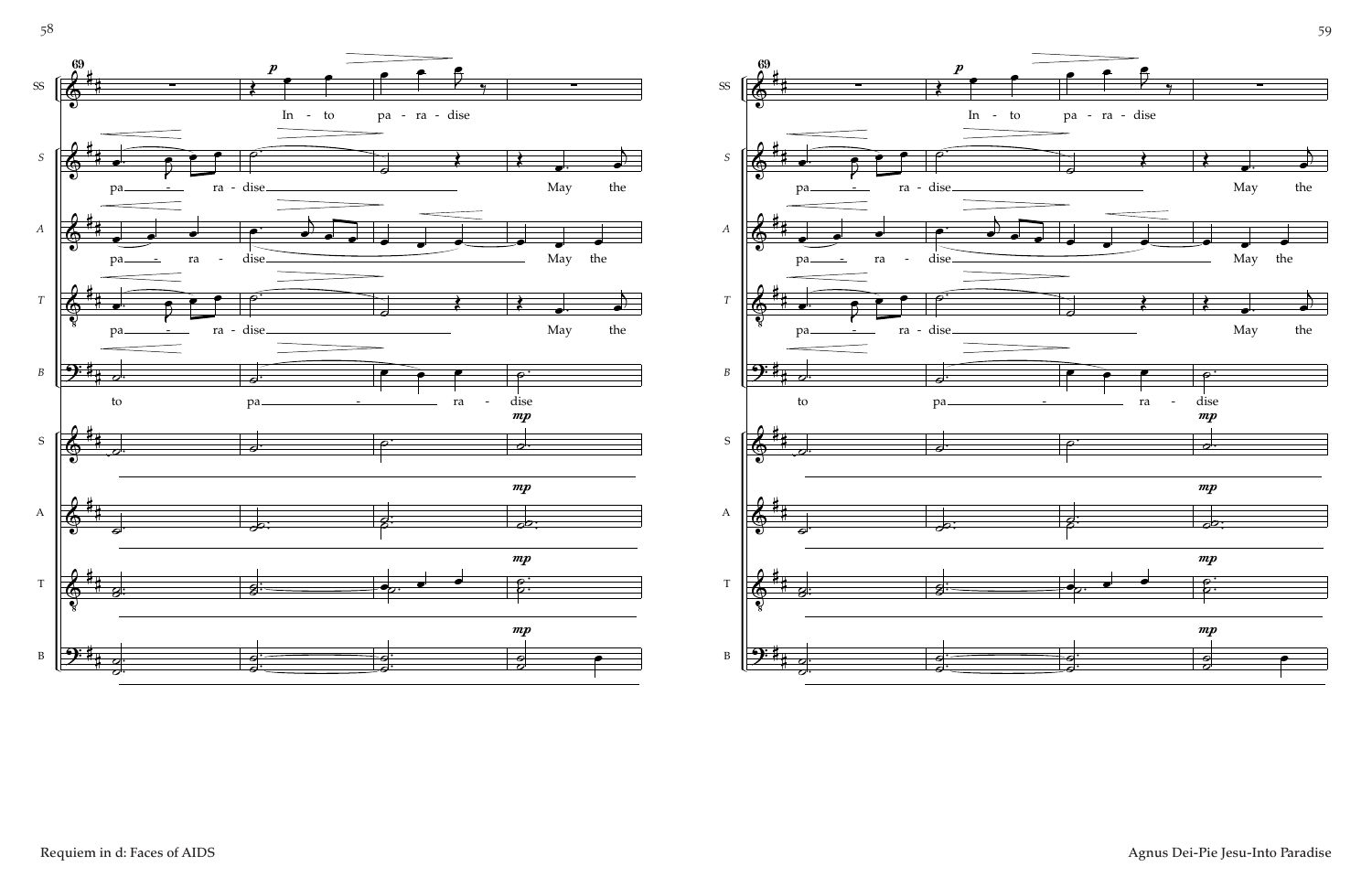

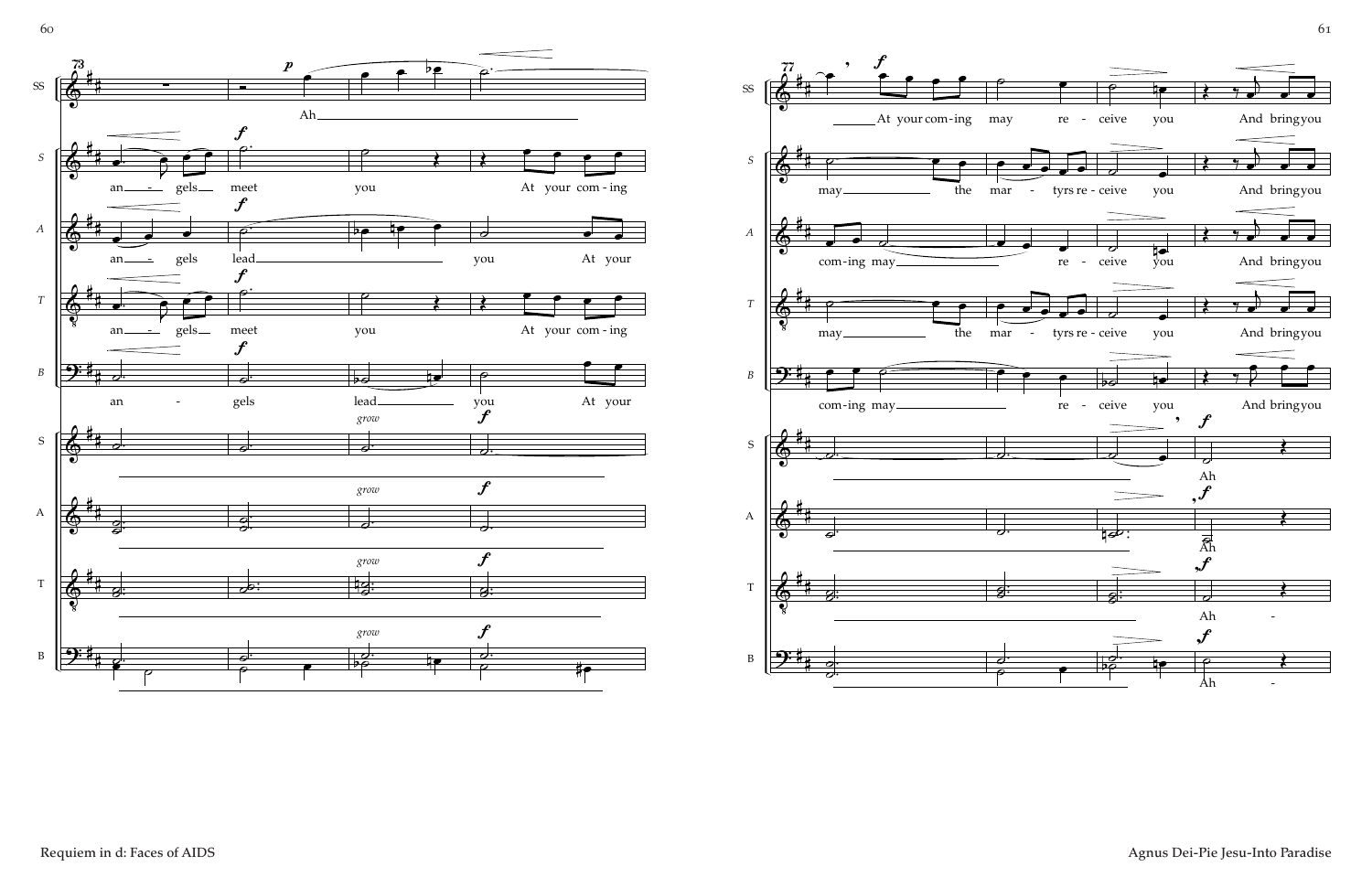

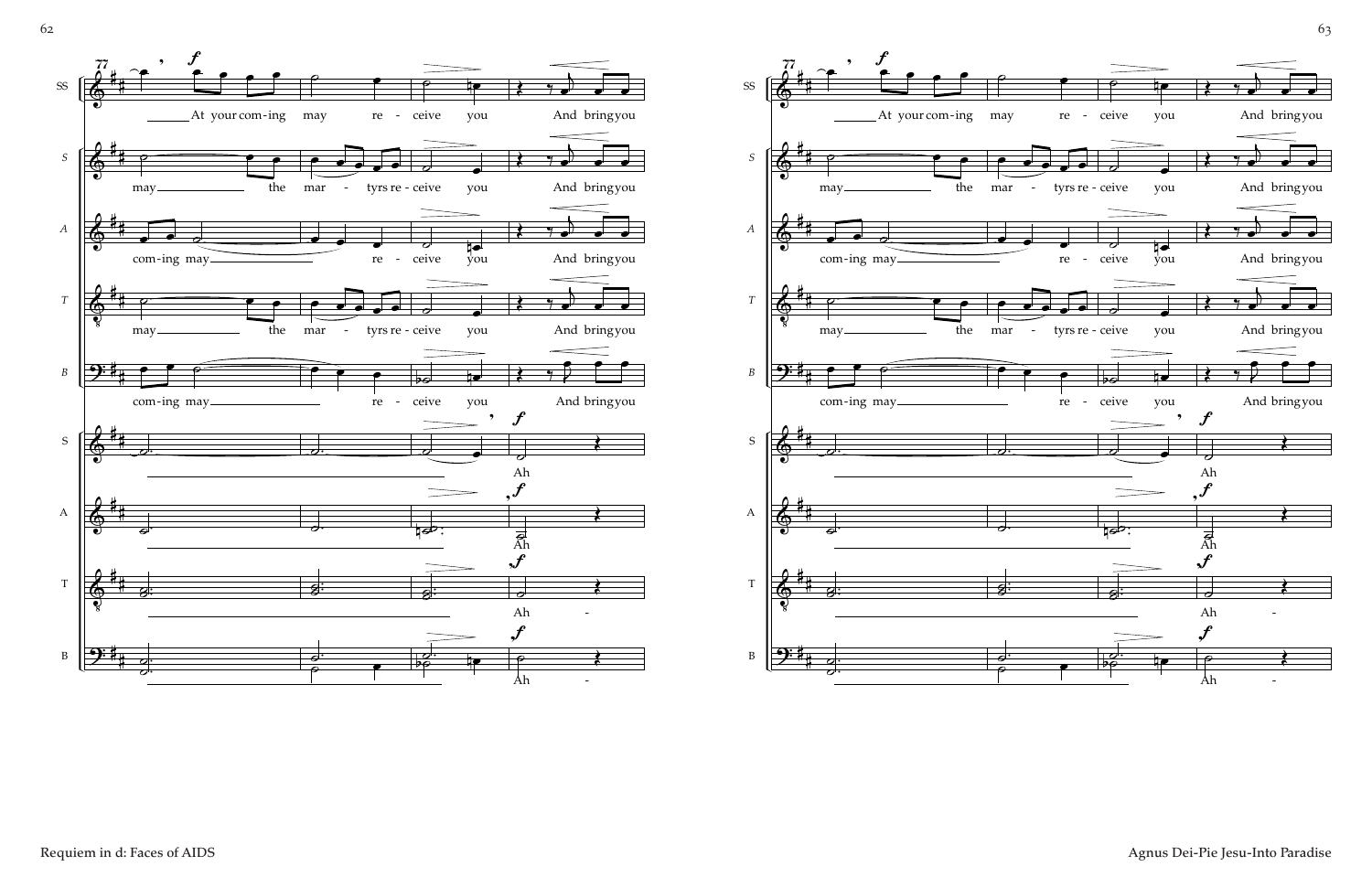